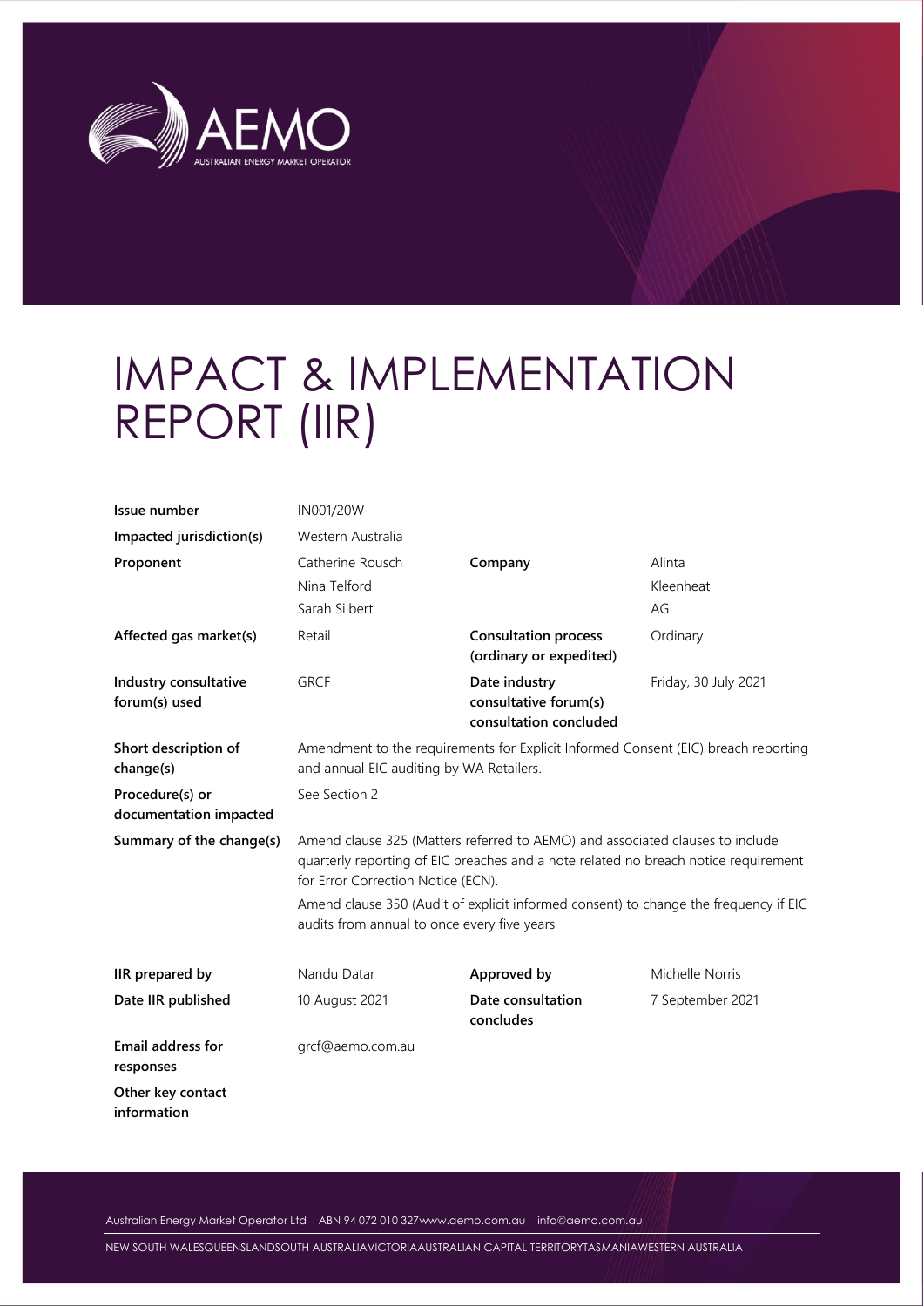

### **IMPACT & IMPLEMENTATION REPORT**

### **1. DESCRIPTION OF ISSUE**

#### Background

WA Retailers<sup>1</sup> are currently required to perform a negative assurance audit of EIC annually and provide the report to AEMO. Some Retailers have provided advice to AEMO that it is a significant cost on retailers to organise and undertake these annual audits. A similar obligation does not exist in east coast jurisdictions.

Clause 350 (Audit of explicit informed consent) of the WA Retail Market Procedures (RMP) states that Retailers are required to organise an annual EIC audit and submit the report to AEMO before April of each year. The requirements and record keeping process is described in Appendix 6 of the RMP. This report is not submitted to the Economic Regulation Authority (ERA). The Gas Retail Metering team within AEMO reviews the report and ensures that if there were EIC compliance breaches that these have been reported to AEMO.

This IIR seeks to propose an alternative to the annual EIC audit process to reduce the regulatory administration burden and cost on WA gas retailers. It also proposes to add quarterly reporting of breaches related to EIC by adding new provisions to clause 325 (Matters referred to AEMO).

#### Outcome of Options Consultation

Based on the solution options proposed by AEMO in the Proposed Procedure Change (PPC):

- 1. Retailers to continue to arrange their own internal quality assurance (QA) audit but there will no longer be a need to provide an independent negative assurance audit of EIC to AEMO. Retailers need to ensure all compliance breaches are reported to AEMO. This approach would harmonise the WA requirements with East Coast jurisdictions.
- 2. Retailers to use a self-regulating approach.
- 3. AEMO to determine audit requirements
- 4. EIC audit to be undertaken every five years for existing Retailers and new Retailers to organise an EIC audit yearly for first two or three years, and then every five years if audit outcomes are satisfactory.

The participants agreed to progress with Option 4 (EIC audit to be undertaken every five years if outcomes are satisfactory), with the following requirements requested by proponents:

- The frequency of EIC audits be every five years for any Retailer already registered in WA.
- New Retailers would conduct an annual EIC audit initially for three consecutive years.
- Breaches of EIC reported by any Retailer already registered in WA will be monitored by AEMO.
- Where AEMO deems it appropriate, a Retailer will be notified to undertake an EIC audit.

To further support the amendments to clause 350, the following clause 325 amendments were circulated to the Gas Retail Consultative Forum (GRCF) in late June 2021:

- 1. Adding a note so that breach reporting is not required where erroneous transfers are corrected to the satisfaction of all parties by the raising of an error correction notice (ECN).
- 2. Quarterly reporting of breaches related EIC.

<sup>&</sup>lt;sup>1</sup> Retailer is a term not used in the WA Retail Market Procedures (RMP). The equivalent term in the WA RMP is "Users that are not Self-Contacting Users (SCU)"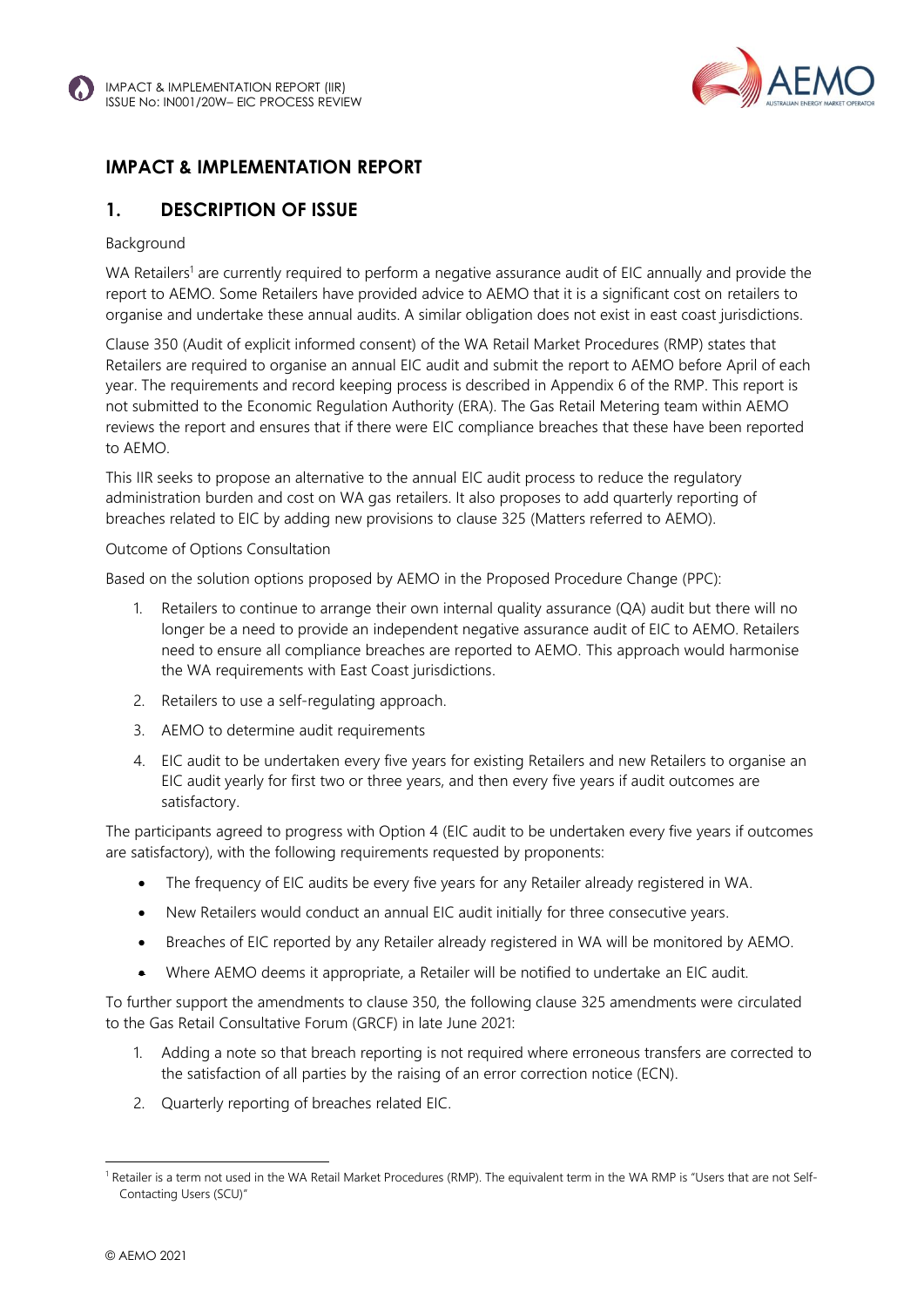

AEMO received feedback from AGL, Agora Retail, Alinta, Kleenheat, Origin Energy and Synergy. All responses supported these amendments.

In its submission to the ERA for approval of the proposal, AEMO will request that the effective date to be 1 January 2022, in case the approval is granted after 1 January 2022.

### **2. REFERENCE DOCUMENTATION**

### **2.1. Procedure Reference**

Retail Market Procedures (WA) version 8.0

### **2.2. Specification Pack Reference**

NA

### **3. OVERVIEW OF CHANGES**

All changes to the RMPs are described in Attachment B that shows the tracked changes to version 8 of the WA RMPs.

Amendments to clause 325 of the WA RMPs consist of:

- Addition of a note indicating breach reporting is not required where an incorrect transfer has been rectified to the satisfaction of all parties by raising an ECN (see Clause 325 (1A)).
- Addition of clauses relating to the reporting of EIC breaches quarterly (see Clause 325 (2)).
- Addition of clauses relating to AEMO notifying a participant to provide a breach notice (see Clause 325 (2)).
- Amendments to clauses in Part 6.3 and 6.4 that are impacted by the above changes to clause 325.
- Removing the period within which a participant needs to notify an alleged breach by another participant (see Clause 325(2)).

Amendments to clause 350 of the WA RMPs consist of:

- Addition of subclauses related to the frequency of EIC audits every five years and AEMO notifying a participant to conduct EIC audit where deemed necessary (see Clause 350 (2A).
- Amending clause 350 (2) to require a new Retailer conduct an EIC audit annually for the first three years following registration in WA gas market.
- Amending the period of providing an Auditor's final report by 31 March in the subsequent year instead of within three months (see Clause 350 (3)(b).

### **4. LIKELY IMPLEMENTATION EFFECTS AND REQUIREMENTS**

#### Impact on Retailers

It is anticipated that all Retailers will need to make minor amendments to their business processes to:

- Report any breaches of EIC each quarter.
- Organise an EIC audit every five years commencing 1 January 2027 (assuming this proposal is implemented by 1 January 2022). The Retailers will be required to organise an EIC audit for the calendar year 2021 as per the existing requirement.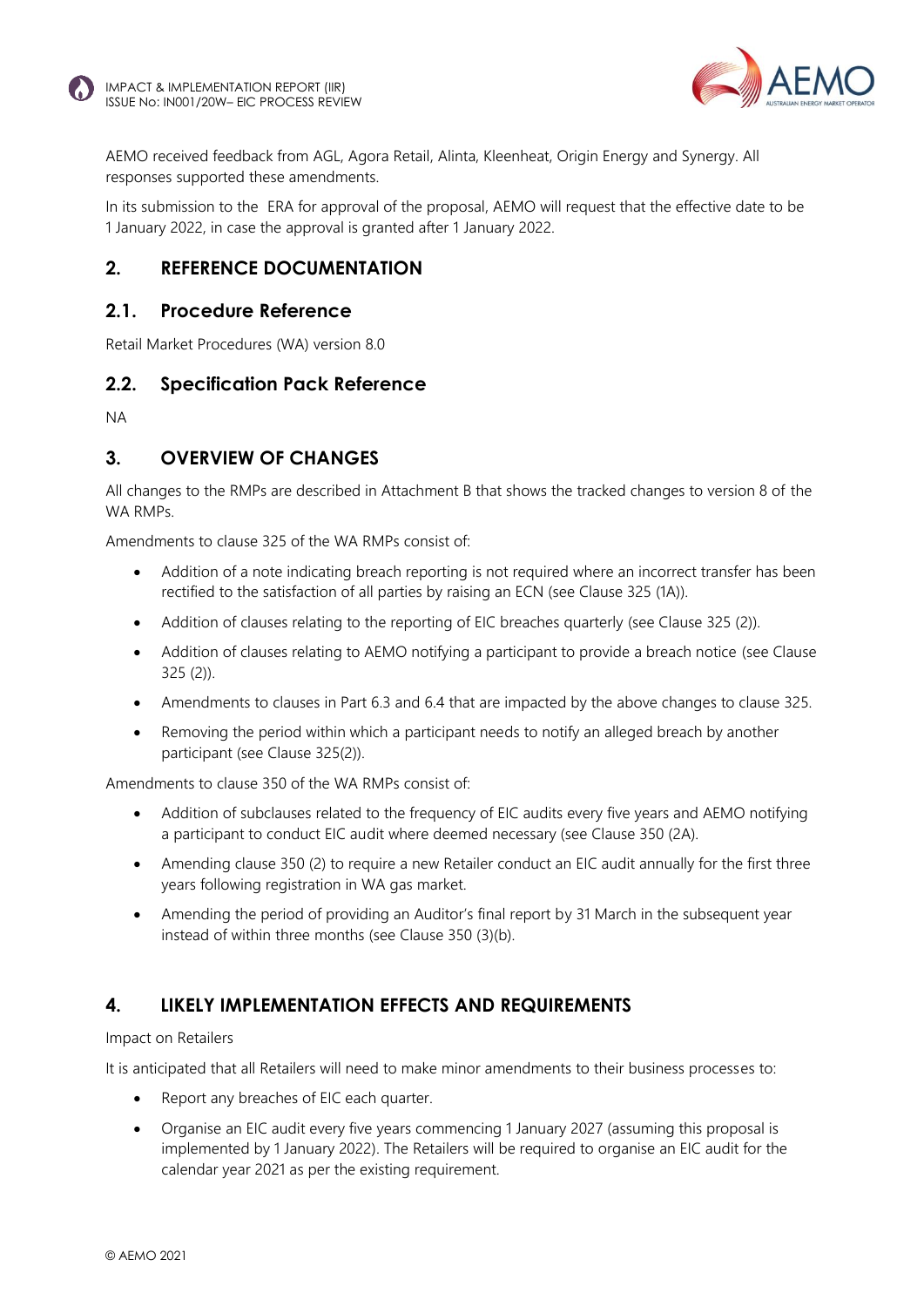



• Organise an EIC audit as, and when notified by AEMO.

#### Impact on AEMO

AEMO will monitor the breaches reported each quarter by the Retailers and where issues are identified, require a Retailer to organise an EIC audit for a specific period.

### **5. OVERALL COST AND BENEFITS**

These changes, however, are expected to require some additional monitoring for AEMO and where required, investigate the EIC breaches. AEMO will also need to keep track of EIC audits conducted by Retailers (to ensure that these are completed at least once every five years).

The proposed changes are expected to deliver the following benefits:

- Changing the frequency of EIC audit to once in five years is expected save approximately \$30,000 to \$40,000 per year per Retailer or around \$180,000 to \$240,000 per year from an overall industry perspective. However, the cost of an audit once in each five year period is anticipated to be higher than for a single year.
- Reduction in the tasks each Retailer is required to perform to support the audit including the following:
	- o Appointing an auditor and associated procurement activities.
	- o Preparatory works needed to make information available to auditors and readiness for an audit.
	- o Allocating staff members for the performance of the audit.
	- o Review and close-of the audit report with internal compliance stakeholders.
- An increased focus on reliable record management through the five-year audit period. It also places additional onus and accountability on Retailers for self-regulated compliance.
- Reallocating internal employees' time spent in facilitating and managing the EIC audit in the years when an audit is not required.
- Clarifies the self-reporting requirement which has been a point of confusion for market participants over previous years. This change sets out that a Retailer must self-report and creates consistency across the market, whereas previously some Retailers were reporting alleged breaches, and some were not.
- Implementing a set time frame for reporting alleged EIC related breaches provides structure to participants to follow.
- Improvements in market operations and confidence in the transactions that occur between participants.

This change in audit requirements acknowledges the gas retail market has matured with an appropriate level of oversight to ensure compliance with the EIC obligations under the WA RMP's. It also aligns with audit requirements in east coast jurisdictions.

Given the benefits and the likely implementation requirements (e.g. Retailers will need to make minor amendments to their business processes), AEMO's initial assessment is that from an overall industry perspective, the benefits significantly outweigh the costs.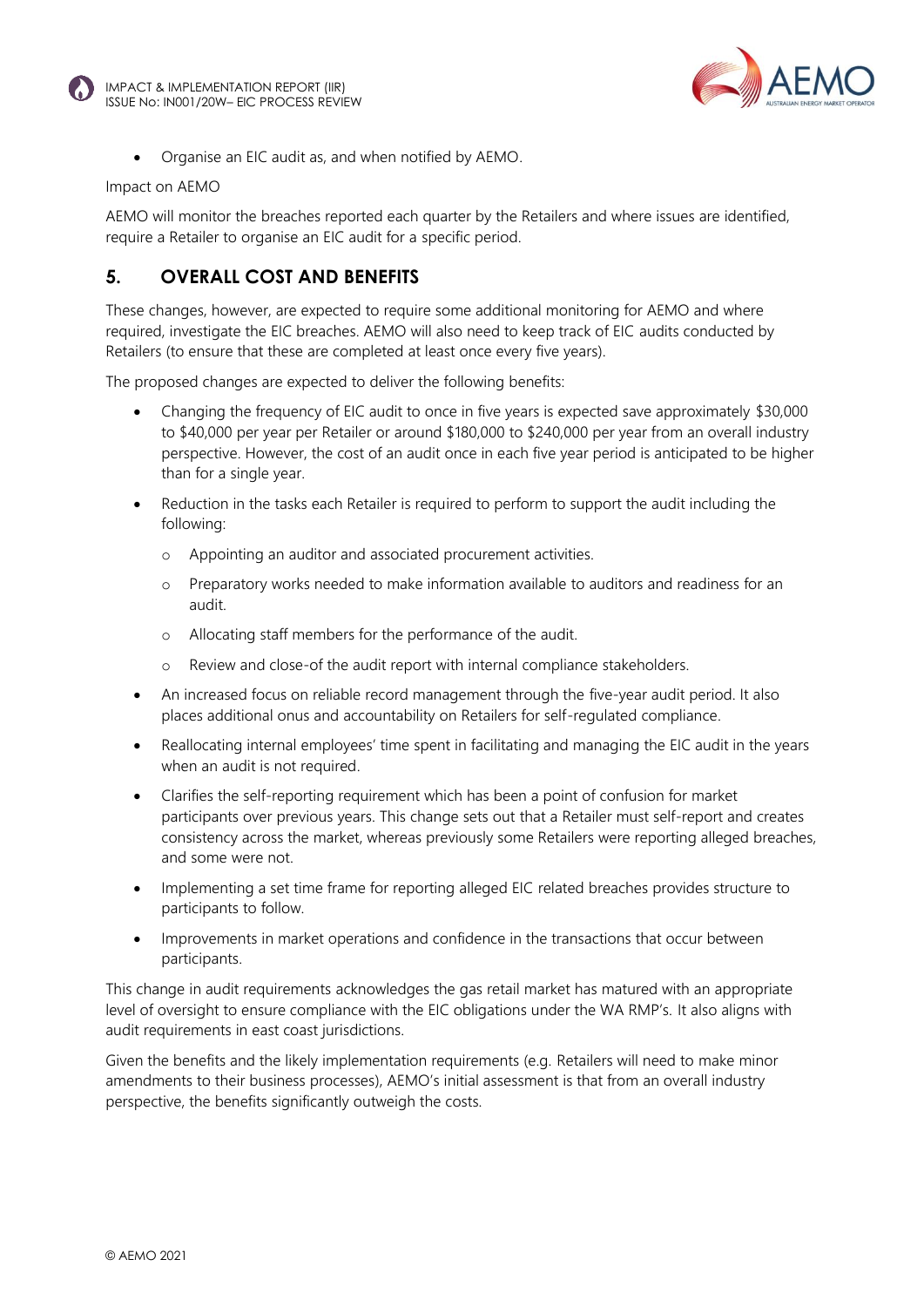



### **6. MAGNITUDE OF THE CHANGES**

AEMO has deemed this change to be non-substantial as it involves minor business process changes (a reduction in effort and obligations) for Retailers and AEMO.

### **7. AEMO'S PRELIMINARY ASSESSMENT OF THE PROPOSAL'S COMPLIANCE WITH CLAUSE 378 OF THE RMP:**

As part of the first-round consultation (PPC), AEMO put forward the following assessment regarding compliance with clause 378 of the RMP:

| (i)<br>(ii)<br>(iii)                                                                                                         | Ensure that the retail gas market operates and is<br>governed in a manner that is,<br>open and competitive;<br>efficient; and<br>fair to participants and their customers | AEMO's view is that the proposed change will<br>continue to promote competition, is not<br>unreasonably costly to implement (it is an overall<br>cost saving) and doesn't disadvantage participants<br>or their customers.                                                     |
|------------------------------------------------------------------------------------------------------------------------------|---------------------------------------------------------------------------------------------------------------------------------------------------------------------------|--------------------------------------------------------------------------------------------------------------------------------------------------------------------------------------------------------------------------------------------------------------------------------|
|                                                                                                                              | Ensure compliance with all applicable laws                                                                                                                                | AEMO's view is that the proposed changes are<br>consistent with the applicable laws, and<br>participants were given an opportunity during the<br>PPC consultation to inform AEMO if they believe<br>the proposed change is in conflict with any<br>applicable laws.            |
| Ensure effective consultation occurs and gives<br>stakeholder's opportunities to provide feedback of<br>the proposed changes |                                                                                                                                                                           | AEMO's view is that the PPC consultation and the<br>subsequent IIR consultation, in addition to the pre-<br>consultation GMIs and discussions at the GRCF,<br>have and will provide adequate opportunities for<br>participants to provide feedback on the proposed<br>changes. |

No participant put forward any opposing views in relation to AEMO assessment during the first-round consultation therefore AEMO maintains its original assessment described in the previous points as noted above.

### **8. CONSULTATION FORUM OUTCOMES**

On 15 July 2021 AEMO published a PPC and participants were invited to provide feedback on AEMO's assessment of the proposal. Submission closed on 30 July 2021. AEMO received responses from AGL, Alinta Energy, Kleenheat, Origin Energy and Synergy. All participants expressed their support that the changes described in the PPC should proceed. Synergy's feedback also included minor editorial corrections. Origin Energy's feedback also queried the timeframe for submitting quarterly EIC breach report within five days after end of a quarter. This feedback and AEMO's response thereto are provided in Attachment C.

# **9. ACCC AUTHORISATION REVIEW**

The Australian Competition and Consumer Commission (ACCC) granted Authorisations to REMCo to operate Chapter 5 (Allocation, Reconciliation and Swing) and Chapter 6 (Compliance and Interpretation) of the RMPs and associated ancillary deeds. The ACCC approved variations to the Authorisations to enable REMCo to transfer administration to AEMO.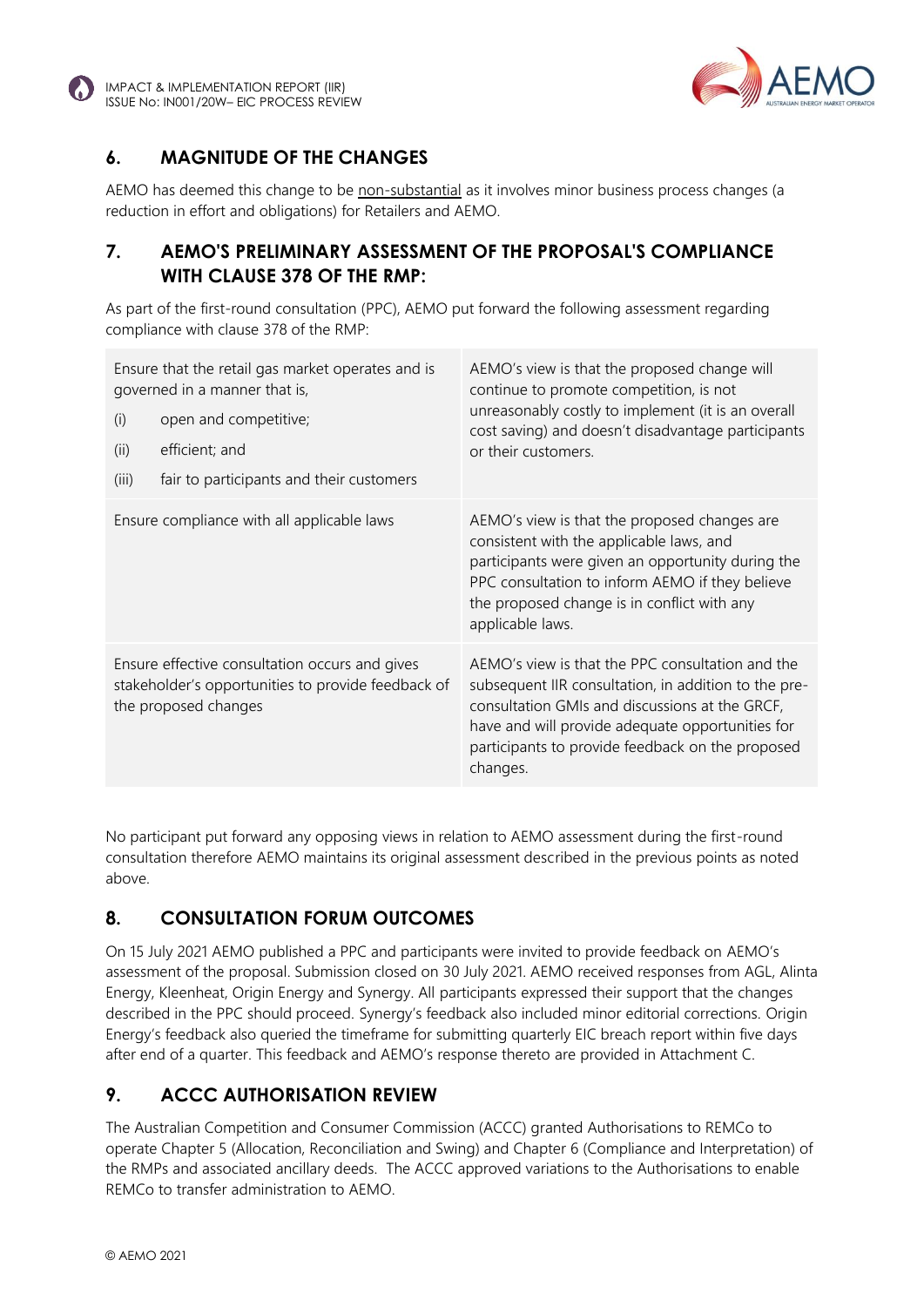



Authorisation is a process where the ACCC may grant protection from legal action for anti-competitive conduct that might otherwise breach the Competition and Consumer Act 2010 (the CCA) where there is an offsetting public benefit from the conduct.

Changes to the RMP Chapters and ancillary deeds covered by the Authorisations must be assessed to determine whether the change impacts the Authorisation.

If AEMO determines that these RMP changes to Chapter 6 impact the Authorisation, these changes, if made, will not be effective unless and until approved by the ACCC.

### **10. SUPPORTING DOCUMENTATION**

Please see Attachment B for the proposed RMP WA changes.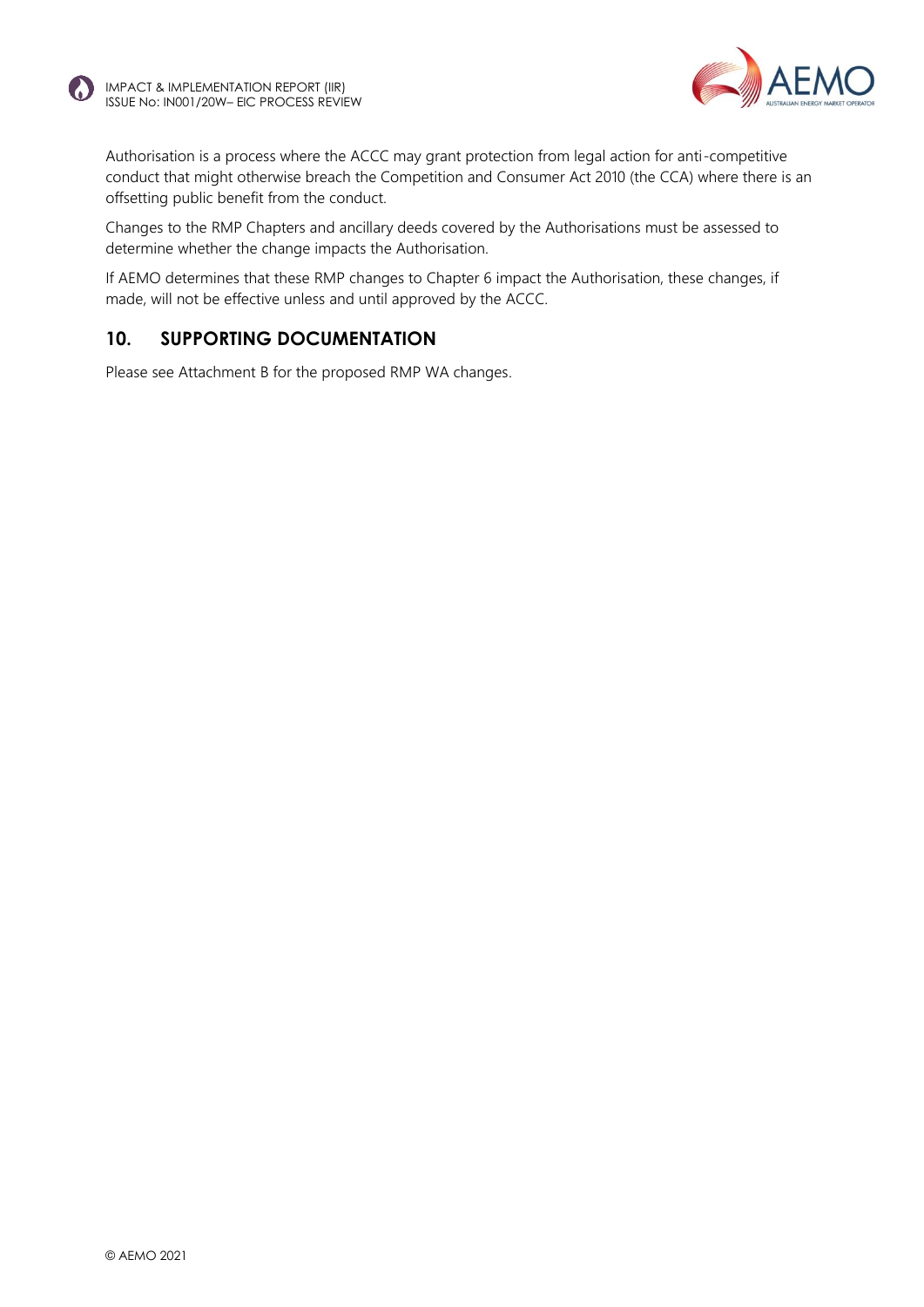

### **IMPACT & IMPLEMENTATION REPORT – RECOMMENDATION(S)**

### **11. SHOULD THE PROPOSED PROCEDURES BE MADE)?**

AEMO recommends the changes proposed in Attachment B. This includes the editorial changes put forward during the first-round consultation. These additional changes are described in Attachment C.

### **12. PROPOSED TIMELINES**

Subject to all necessary approvals, AEMO proposes the following timeframe:

- Issue IIR on 10 August 2021.
- IIR feedback due 7 September 2021.
- Economic Regulation Authority (ERA) submission targeted for 27 September 2021 with ERA decision expected by middle of December 2021.

AEMO will work with ERA on the process to set an effective date for these changes to be 1 January 2022.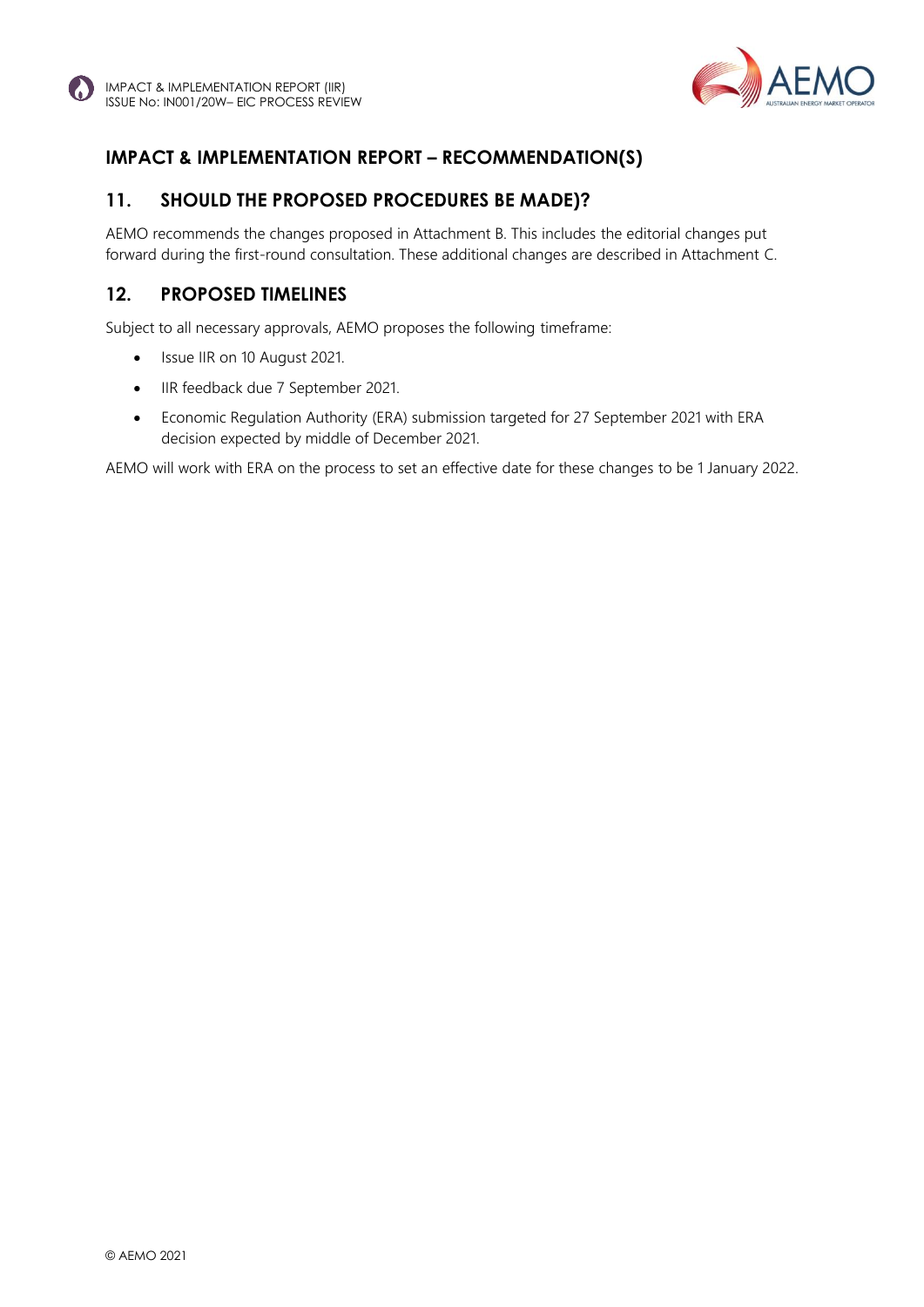



### **ATTACHMENT A – IIR RESPONSE TEMPLATE**

The IIR response template has been attached separately to this document.

Anyone wishing to make a submission to this IIR consultation are to use this response template.

Submissions close Tuesday 7 September 2021 and should be emailed to [grcf@aemo.com.au.](mailto:grcf@aemo.com.au)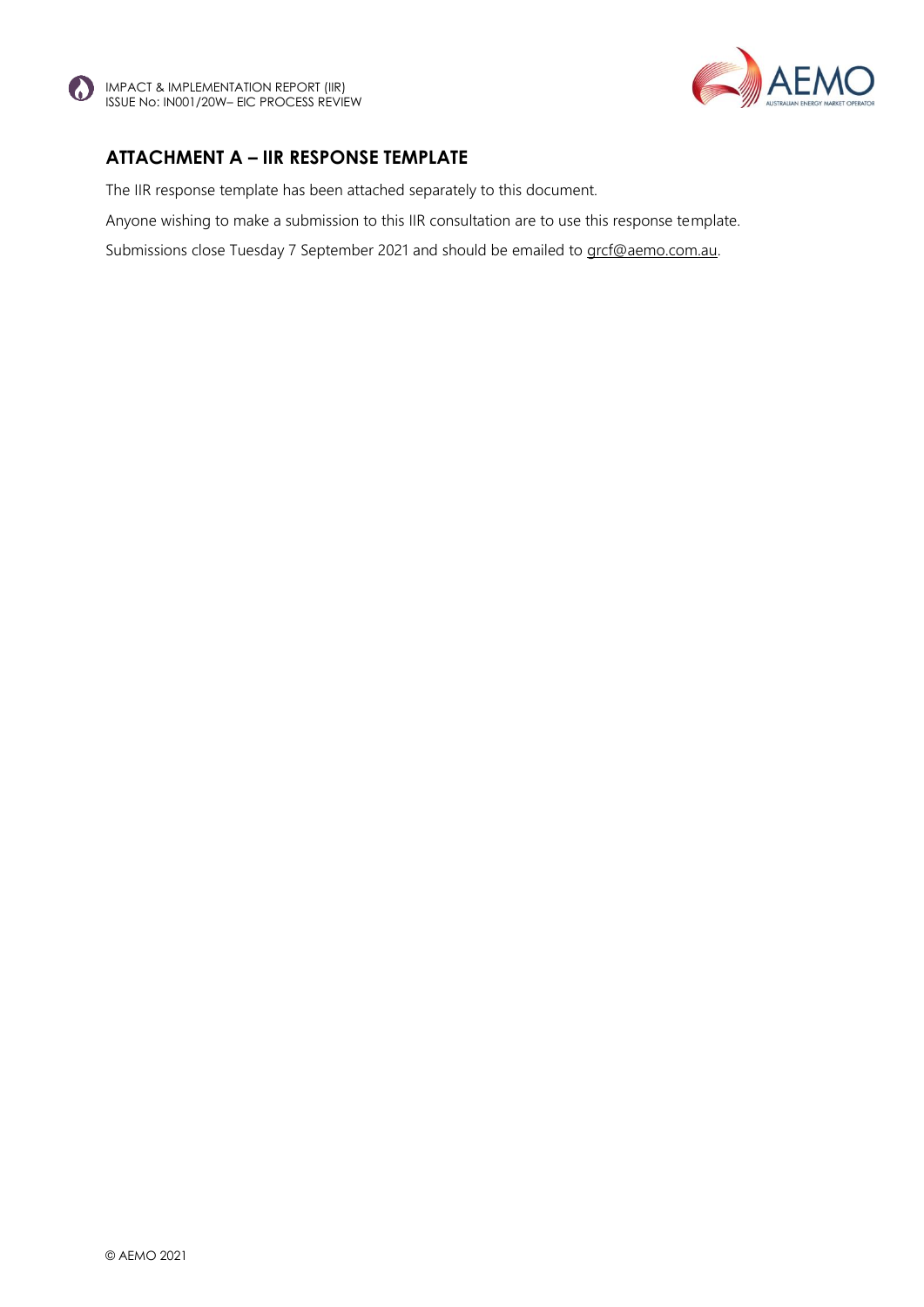

### **ATTACHMENT B – RMP WA DOCUMENTATION CHANGES (SEE SECTION 3)**

Blue underline means addition red strikeout means delete

Gray highlight are changes related to the PPC feedback

### **2. Definitions**

"**referral**" means a matter referred to the *compliance panel* under clause 329(1)(a)(ii) or clause  $329(1)(b)$ (iii) or clause  $329(1)(d)$  or clause  $331(2)$ .

# **Part 6.3 – Matters referred to** *AEMO*

{Note: The purpose of this Part 6.3 which imposes a requirement that matters be referred to *AEMO* before being referred to the *compliance panel* or the *Economic Regulation Authority*, is:

- (a) to provide a speedy mechanism to resolve minor matters without activating the *compliance panel* or requiring an investigation by the *Economic Regulation Authority*; and
- (b) to impose a filter which discourages the referral of vexatious or frivolous *claims* to the *compliance panel* or the *Economic Regulation Authority*.}

### <span id="page-8-0"></span>**325. Matters referred to** *AEMO*

- (1) If a *participant, pipeline operator, prescribed person*, or *AEMO*:
	- (a) reasonably believes that another *participant, pipeline operator, prescribed person,* or *AEMO* has breached the *procedures*; or
	- (b) requires an interpretation of the proper meaning of a procedure,

then the *participant, pipeline operator, prescribed person*, or *AEMO* may at any time give *AEMO a notice* specifying in accordance with this Part.

(1A) If a *participant, pipeline operator, prescribed person*, or *AEMO* reasonably believes that they have breached clause 55A, 72(1), 72(4), 74A(4), 79(1), 79(4), 166A or 349 of the *procedures*, then the *participant, pipeline operator, prescribed person*, or *AEMO* must give *AEMO a notice* in accordance with this Part

{Note: If an incorrect transfer request has been corrected to the satisfaction of all affected parties as a result of acceptance of an *error correction notice*, a *notice* of breach is not required to be given in accordance with this Part}

(1B) A *notice* given pursuant to clause 325(1) or 325(1A) must specify

(c)(a) the *GBO identification* of the person referring the matter to *AEMO*; and

 $(d)(b)$  the identity of any person of which it is aware, that is involved with or affected by the referred matter; and

(e)(c) if the matter relates to an alleged breach of the *procedures* by a *participant, pipeline operator* or *prescribed person*: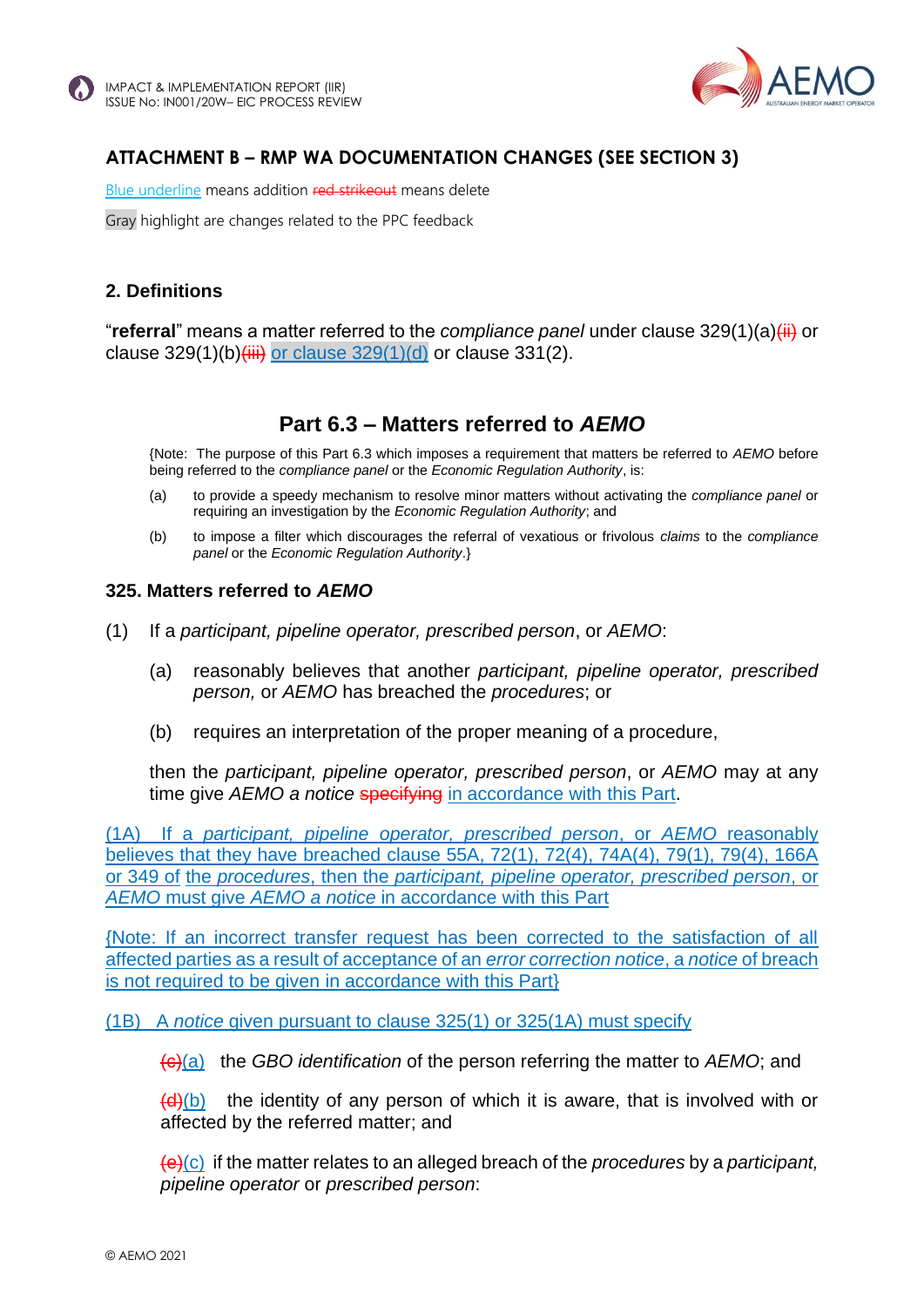



- (i) the *GBO identification* of the *participant pipeline operator* or *prescribed person* that is alleged to have breached the *procedures*; and
- (ii) the identity of any other person that is involved with or affected by the alleged breach of the *procedures*; and
- (iii) the details of the alleged breach of the *procedures*; or and
- (iv) if applicable, the details of remedial or corrective action implemented or that will be implemented to ensure the breach does not reoccur; or
- (f)(d) if the matter relates to an alleged breach of the *procedures* by *AEMO*:
	- (i) the details of the alleged breach of the *procedures* by *AEMO*; and
	- (ii) the identity of any other person that is involved with or affected by the alleged breach of the *procedures*; or
- (g)(e) if the matter relates to an interpretation of the *procedures*:
	- (i) the procedure that requires interpretation and the reason why; and
	- (ii) the circumstances in which the interpretation is required.
- (2) AEvery *notice* of an alleged breach of the *procedures* under 325(1A) must be given within 30 *business days* of the date that the *participant, pipeline operator*  or *prescribed person* alleging the procedure breach became aware, or ought to have become aware, that the breach occurred subject to clause 325(2C), within 5 business days after the end of each Quarter, in respect of all breaches of clause 55A, 72(1), 72(4), 74A(4), 79(1), 79(4), 166A or 349 of the *procedures* in that Quarter.

**Quarter** means each period of three calendar months ending on March 31, June 30, September 30, or December 31.

- 2A If AEMO, acting reasonably, considers that potential breaches notified under clause 325(2) indicate potential issues with compliance with clauses 55A, 72(1), 72(4), 74A(4), 79(1), 79(4), 166A or 349, AEMO may issue a *notice* to a *participant* requiring that *participant* to provide a *notice* under 325(2) for potential breaches of clause 55A, 72(1), 72(4), 74A(4), 79(1), 79(4), 166A or 349 within 30 business days of the date that the *participant* became aware, or ought to have become aware, that the breach occurred, instead of after each Quarter.
- (2B) In determining whether to issue a *notice* under clause 325(2A), AEMO must consider the matters referred to in clause 350(2C).

{Note: For the avoidance of doubt, AEMO may issue a *notice* under clause 325(2A) even if AEMO has not issued a *notice* under clause 350(2B).}

(2C) If AEMO issues a *notice* to a *participant* under clause 325(2A), for such period as reasonably determined by AEMO, that *participant* must give a *notice* under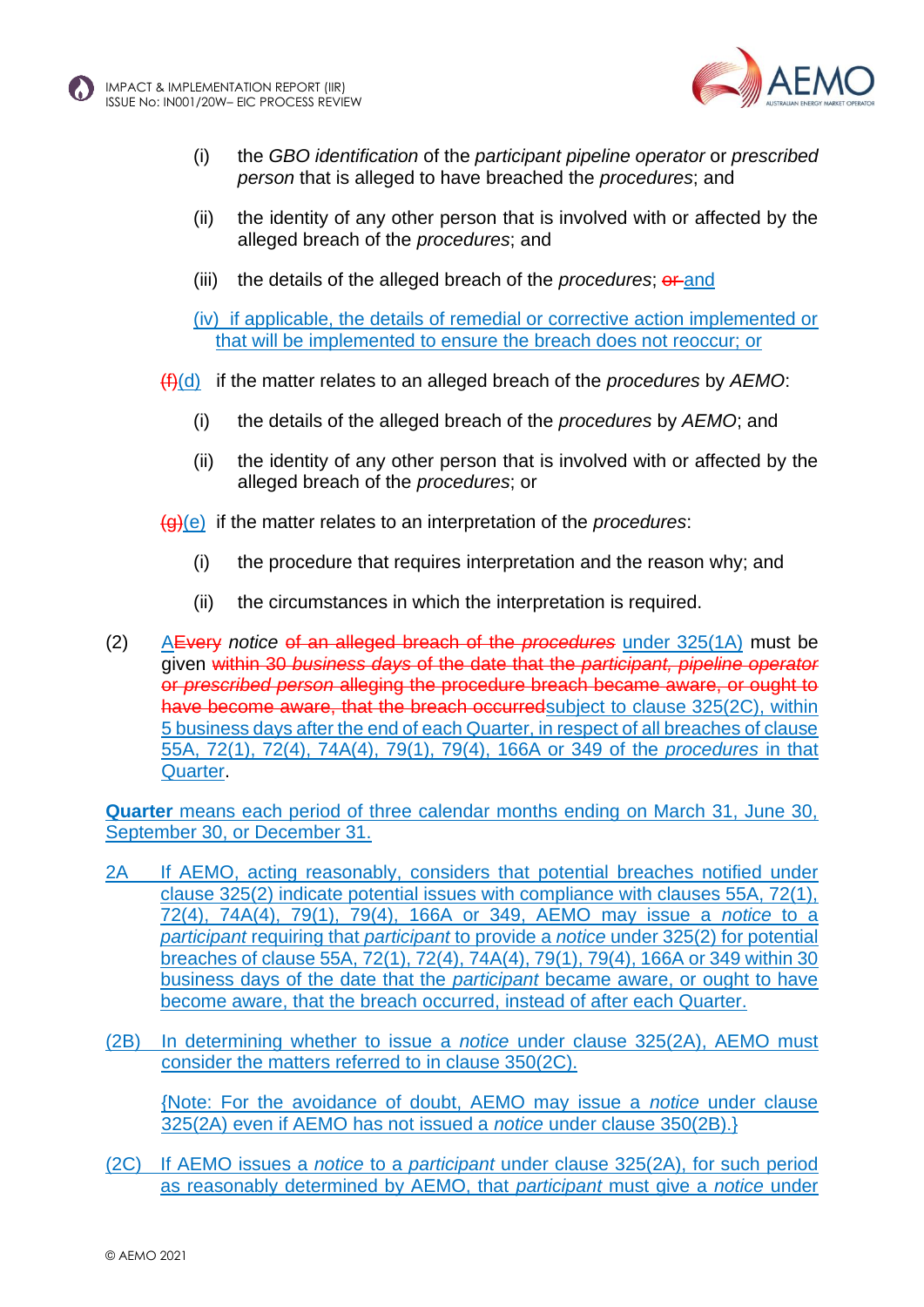

325(1A) for any potential breach that relate to clause 55A, 72(1), 72(4), 74A(4), 79(1), 79(4), 166A or 349 within 30 business days of the date that the *participant*  became aware, or ought to have become aware, that the breach occurred.

(3) A *notice* requesting an interpretation of a procedure may be given at any time.

### **325A. Suspending the process**

- (1) If a person gives a *notice* under *clause* 325(3) (**"interpretation** *notice***"**) which involves interpretation of a *procedure* that is, or becomes, the subject of a *notice* of alleged breach under *clause* 325(21A) (**"breach** *notice***"**), then time does not run in respect of any deadline under this Chapter that relates to the breach *notice* for a period (**"suspension period"**) determined in accordance with *clause* 325A(2).
- (2) The suspension period starts on the giving of the interpretation *notice* and ends at the time at which the *compliance panel*'s decision takes effect under *clause*  $341(5)(b)$ .

{Note: For example, if a breach *notice* has not been given, the 30 day period under clause 325(2) is suspended while the interpretation *notice* is being dealt with – i.e. for the duration of the suspension period.}

(3) Clause 325A(1) does not apply in respect of a deadline that had already expired when the interpretation *notice* was given.

### **326. Withdrawal of referral**

- (1) A *participant, pipeline operator,* or *prescribed person* that refers a matter to *AEMO* may at any time prior to *AEMO* making a decision under clause 329 withdraw the referral by *notice* to *AEMO*.
- (2) *AEMO* may require the *participant, pipeline operator,* or *prescribed person* to reimburse *AEMO* for the reasonable *costs* incurred by *AEMO* in connection with a referral to *AEMO*, up to the time it is withdrawn.

### **327.** *AEMO* **to give** *notice* **to participants**

If *AEMO*:

(a) receives a *notice* under clause 325(1) or 325(1A); or

### (a1) reasonably believes that a *participant, pipeline operator, prescribed person,*  or *AEMO* has breached the *procedures*; or

(b) requires an interpretation of the proper meaning of a procedure,

*AEMO* must before making a decision under clause 329(1) give a *notice* to each *participant, pipeline operator,* or and *prescribed person* or *AEMO* affected specifying: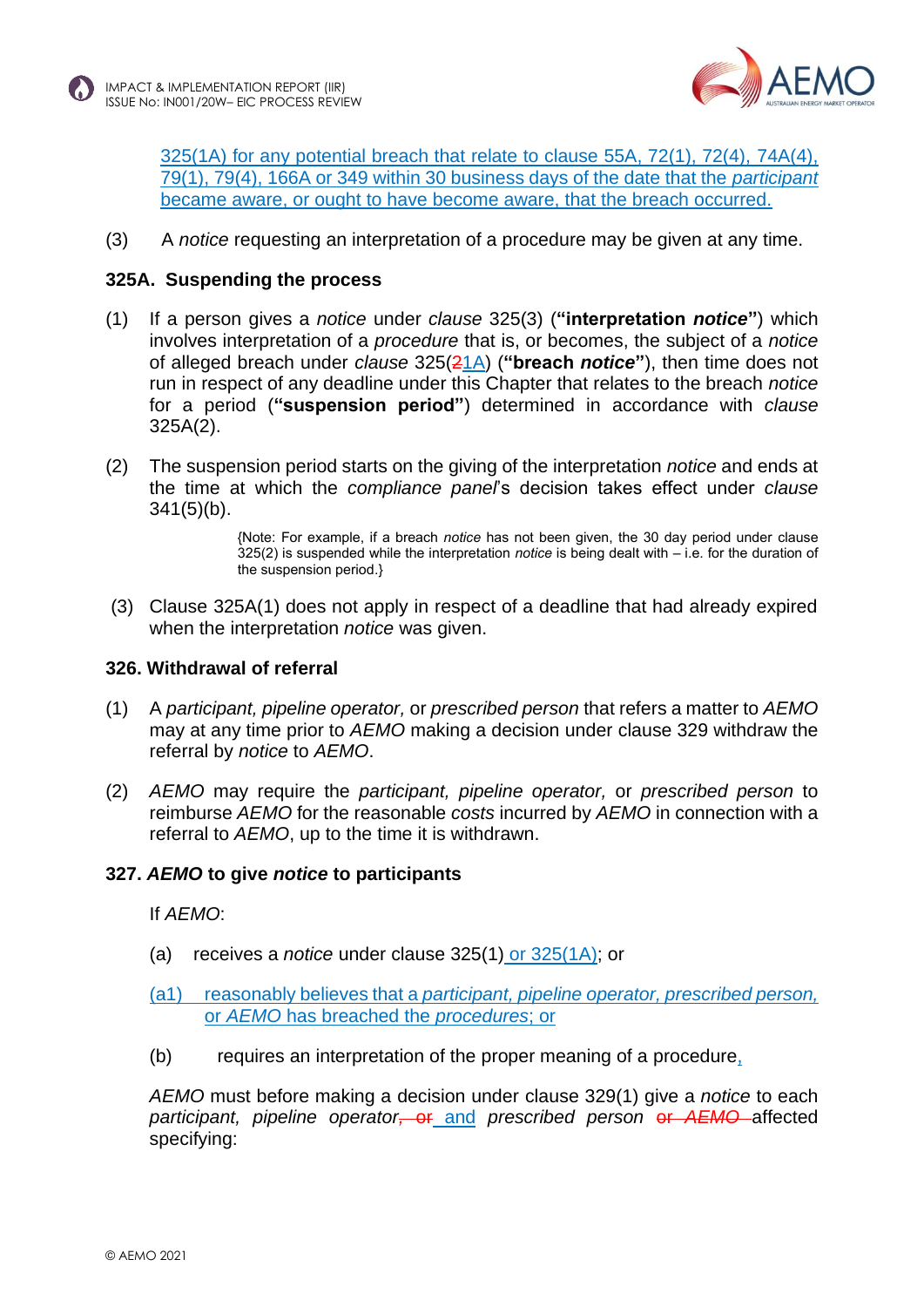



- (c) if the matter relates to an alleged breach of the *procedures* by a *participant, pipeline operator, prescribed person* or *AEMO*:
	- (i) the *GBO identification* of the *participant, pipeline operator, prescribed person* or *AEMO* that is alleged to have breached the *procedures*; and
	- (ii) the identity of each person that is involved with or affected by the alleged breach of the *procedures*; and
	- (iii) the details of the alleged breach of the *procedures*; orand
	- (iv) the details of remedial or corrective action implemented or to be implemented that ensures the breach does not reoccur; or
- (d) if the matter relates to an interpretation of the *procedures*:
	- (i) the procedure that requires interpretation and the reason why; and
	- (ii) the circumstances in which, the interpretation is required.

#### **328. There is no clause 328**

#### **328A.** *AEMO* **may investigate alleged breaches**

- (1) Before making a determination under clause 329 in relation to an alleged breach referred to notified by *AEMO* under clause 325327, *AEMO* may request from any *participant, pipeline operator* or *prescribed person* information about the circumstances of the alleged breach.
- (2) *AEMO* may specify a time for responding to a request under clause 328A(1), which must be at least 5 full *business days* from the time of the request.
- (3) A *participant, pipeline operator* or *prescribed person* who receives a request from *AEMO* under clause 328A(1) must, as soon as practicable and in any event within any time specified under clause 328A(2), provide *AEMO* with information in reasonable detail about the relevant circumstances.
- (4) *AEMO* must not make a determination until the time period in clause 328A(2) has elapsed, but after that may make a determination whether or not a *participant, pipeline operator,* or *prescribed person* provides information in accordance with clause 328A(1).
- (5) *AEMO* may at any time extend the specified time for responding to a request under clause 328A(2)

#### **329. Determinations which may be made**

(1) After considering an alleged breach of the *procedures* or procedure interpretation *AEMO*: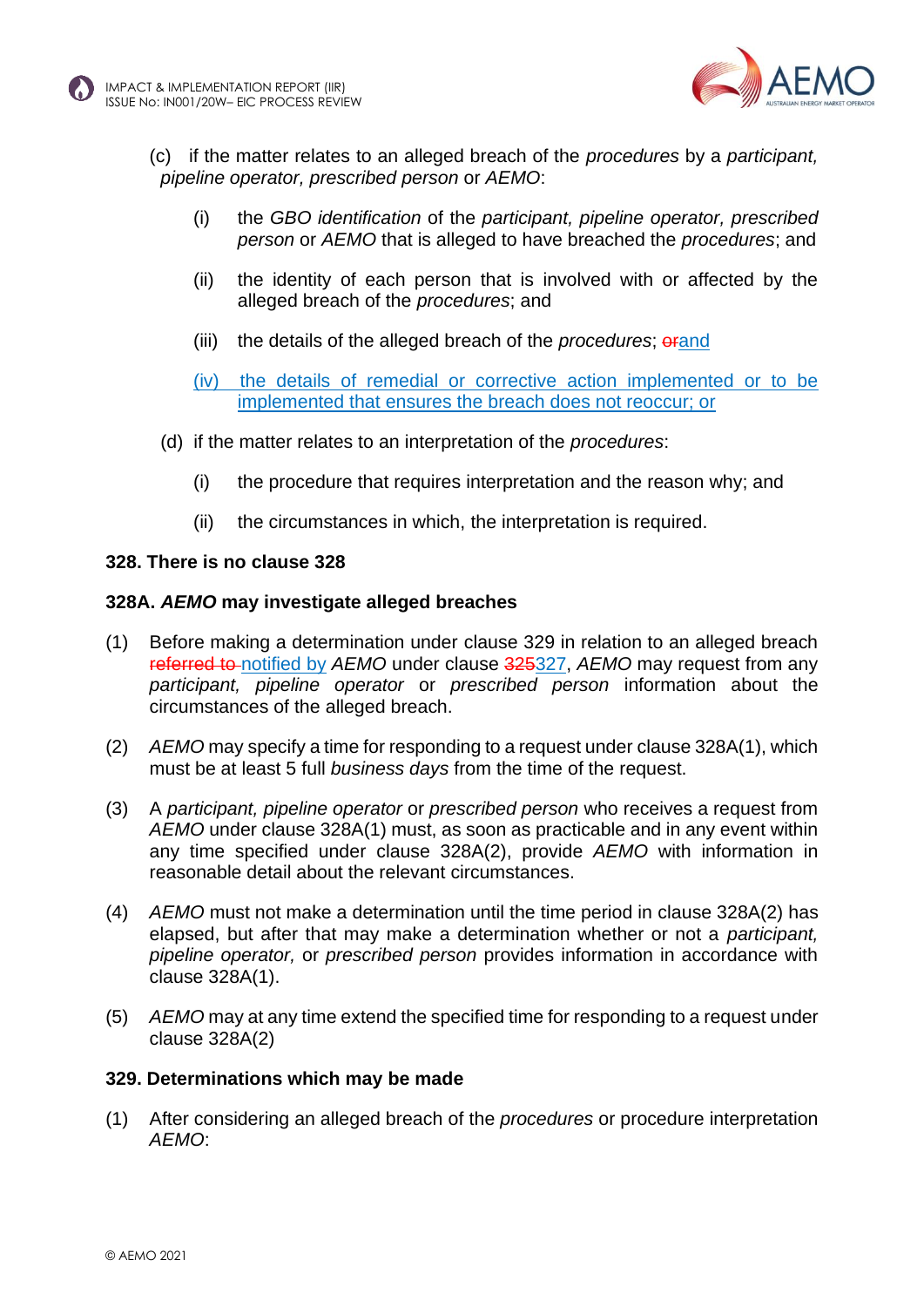



- (a) must, if the matter relates to an alleged breach of the *procedures* by a *participant* or *AEMO,* and *AEMO* has not been delegated authority to make a determination on materiality under clause 343(3), refer the matter to the *compliance panel* and provide the *compliance panel* with *AEMO's* view on whether the breach was material.
- (b) may if the matter relates to an alleged breach of the *procedures* by a *participant* or *AEMO*, and *AEMO* has been delegated authority to make a determination on materiality under clause 343:
	- (i) if *AEMO* determines that the matter was not material, either resolve not to take any further action in relation to the matter, or refer the matter to the *compliance panel*; or
	- (ii) if *AEMO* determines that the matter was material, refer the matter to the *compliance panel.*
- (c) may, if the matter relates to an alleged breach of the *procedures* by a *pipeline operator* or *prescribed person*, then
	- (i) if *AEMO* determines that the matter was not material, resolve not to take any further action in relation to the matter, or refer the matter to the *approving body*; or
	- (ii) if *AEMO* determines that the matter was material, refer the matter to the *approving body*.

{Note: In determining whether an alleged breach of the *procedures* by a *participant*, *pipeline operator*, *prescribed person*, or *AEMO* is material *AEMO* will have regard to the following:

- (i) Whether the alleged breach had a material impact on the operation of the Market.
- (ii) Whether the alleged breach has resulted in any costs being borne by *AEMO* (and therefore the Market as a whole).
- (iii) Whether or not the alleged breach of the *procedures* appears to have arisen as a result of problems with the design/operation of the *procedures*, and that the *participant, pipeline operator,* or *prescribed person* was still acting in a manner consistent with the guiding principles of *AEMO*.
- (iv) Whether the alleged procedure breach was an isolated event, or indicates a systemic problem with compliance.
- (v) Whether the alleged procedure breach appears to have been made intentionally or maliciously.
- (vi) Whether remedial action was taken by the *participant, pipeline operator,* or *prescribed person* following discovery of the breach.
- (vii) Whether the alleged procedure breach has a potential anti-competitive effect.
- (viii) Any other matters considered relevant by *AEMO*.}
- (d) must, if the matter relates to an alleged interpretation of the *procedures*, refer the matter to the *compliance panel* with *AEMO's* preliminary view on the interpretation.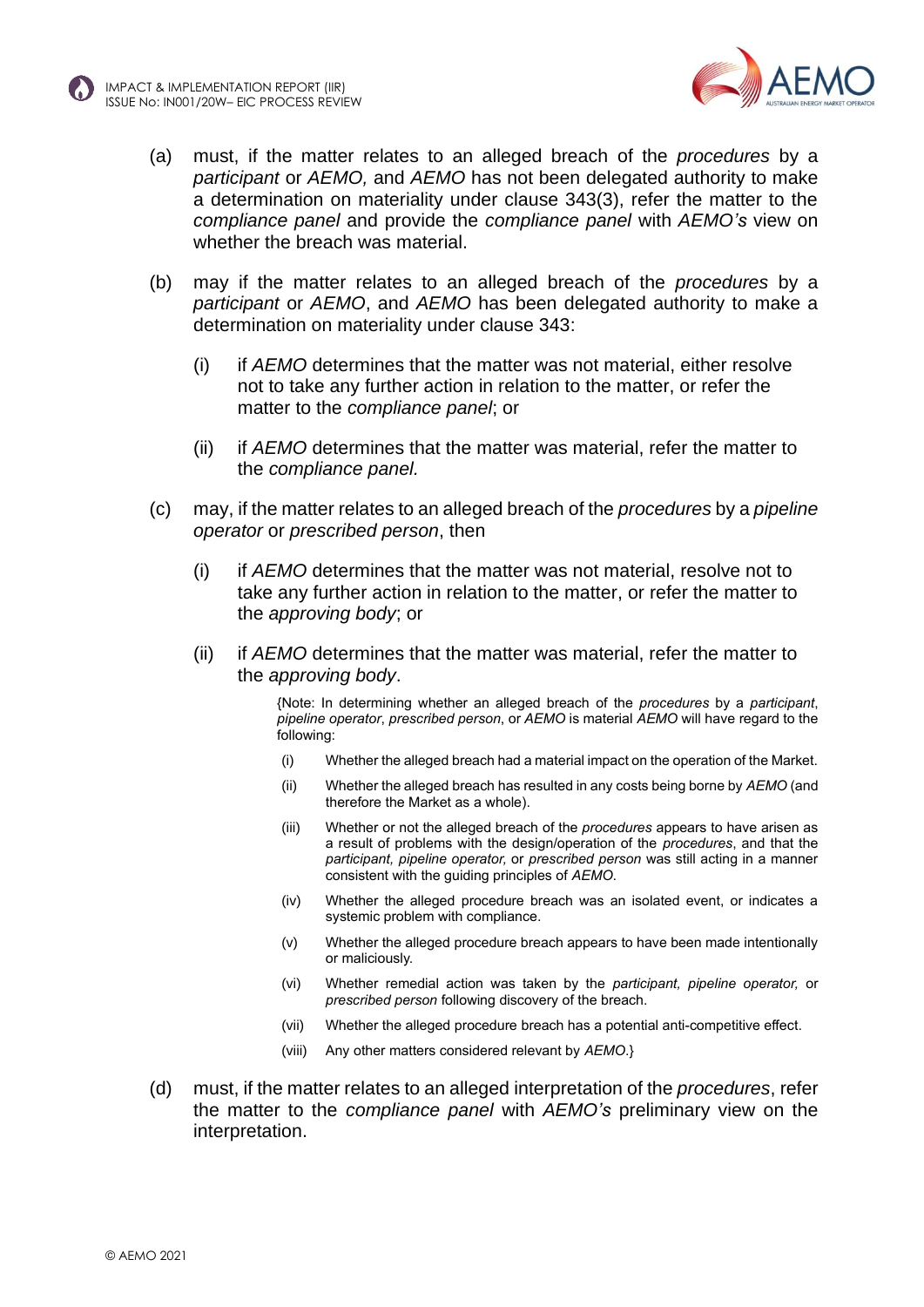



- (2) *AEMO* must make its determination under this clause 329 expeditiously in a fair and reasonable manner.
- (3) *AEMO* must:
	- (a) for the first 12 months after the date that a change to the *procedures* comes into force, have regard to the fact that the *procedures* affected by the change are a new governing regime for *participants, pipeline operator,* or *prescribed person*;
	- (b) for the first 6 months after a *person* becomes a *participant*, *pipeline operator* or *prescribed person,* have regard to the fact that the *procedures* are a new governing regime for the new *participant, pipeline operator,* or *prescribed person*; and
	- (c) if there is an *in-progress procedure change* that affects the procedure that is alleged to have been breached, consider whether the conduct that is the subject of the alleged procedure breach would not have been a breach if the *in-progress procedure change* had been in effect at the time the breach was alleged to have occurred, and have regard to this in making its decision under clause 329(1).

#### **330. Notification of determinations**

- (1) Within 5 *business days* after a determination under clause 329(1)(a)(i) or clause 329(1)(b)(i) that the matter was not material, *AEMO* must give *notice* of the determination and reasons for the determination to the *participant, pipeline operator,* or *prescribed person* that referred the matter under clause [325.](#page-8-0)
- (2) Within 5 *business days after a determination under clause 329(1)(b)(ii)-or clause* 329(1)(b)(iii), *AEMO* must, subject to clause 330(3), give *notice* of the determination and reasons for the determination to all *participants, pipeline operators,* and *prescribed persons*.
- (3) *AEMO* must not include any *confidential information* in the *notice* of the determination and reasons for the determination under clause 330(2) and may censor documents it publishes to *participants, pipeline operators,* and *prescribed persons*.

#### **331. Appeal to the** *compliance panel*

(1) Within 40 *business days* after notification of a determination by *AEMO* under clause 139(3)(b) or clause 329(1)(b)(i)(ii), a *participant, pipeline operator, or prescribed person* may appeal *AEMO's* determination to the *compliance panel* by giving *notice* to *AEMO*.

> {Note: The *compliance panel* may make an order that the *participant* must pay the *compliance panel's costs* under clause 343(1)(d) or other parties' *costs* under clause 343(1)(e) as part of any determination made by the *compliance panel*.}

> {While *pipeline operators* and *prescribed persons* are not subject to decisions by *AEMO*, they may still appeal an *AEMO* decision to the *compliance panel* on matter of non-compliance by a participant.}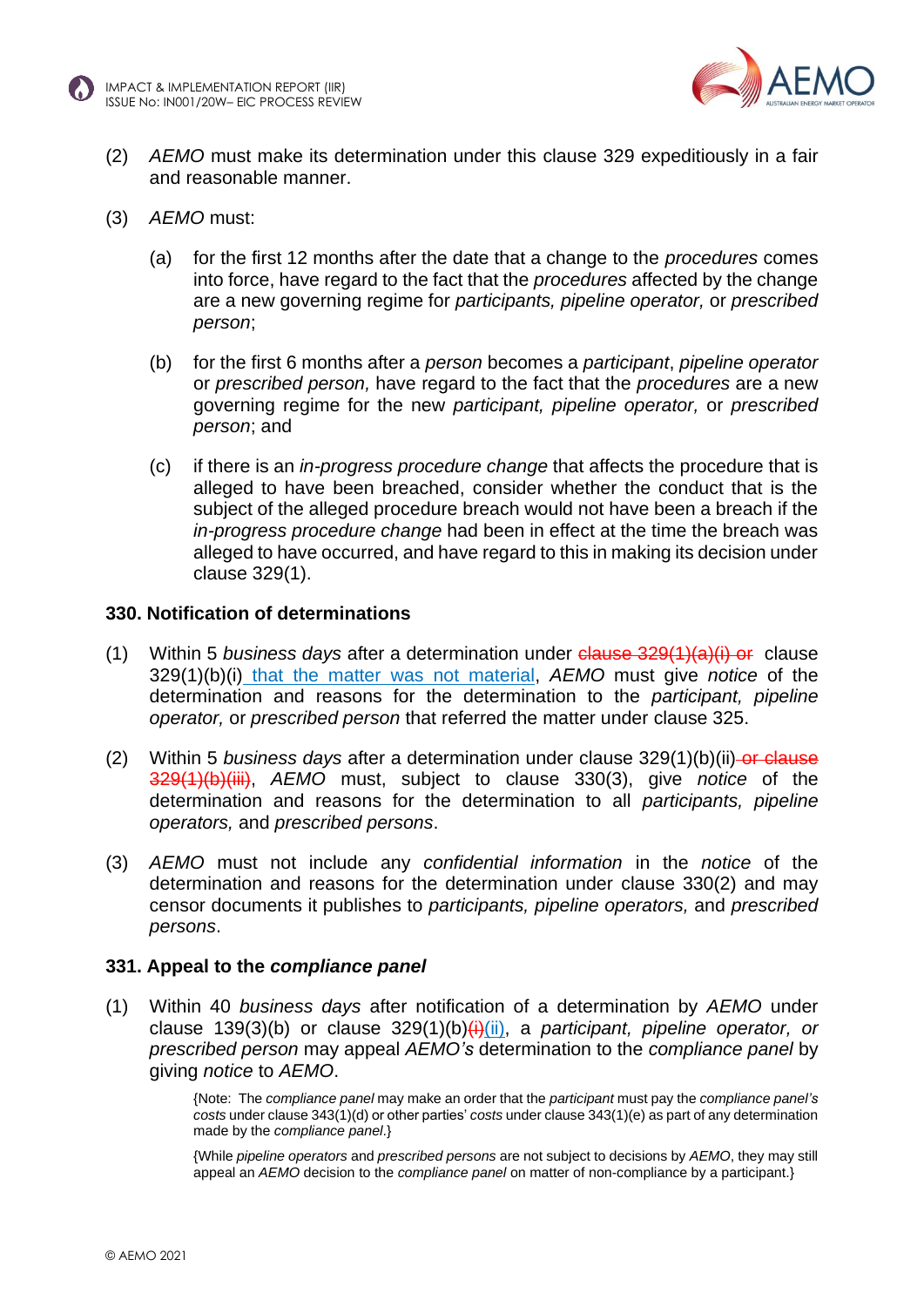



(2) Within 5 *business days* after notification under clause 331(1), *AEMO* must refer the matter to the *compliance panel*.

#### **Part 6.4 – Referral of matters to** *compliance panel*

332. Referral of matters to *compliance panel*

A matter may only be referred to the *compliance panel* by:

(a) *AEMO* under clause 329(1)(a)(ii), or clause 329(1)(b)(iii), clause 329(1)(b)(iii) or clause 329(1)(d); or

(b) *AEMO* under clause 331(2) by way of appeal by a *participant*, *pipeline operator*, or *prescribed person* under clause 139(5) or clause 331(1).

#### 333. **Requirements for referral**

A *referral* must be in writing and must specify at least the following information:

(a) the identity of the person lodging the *referral* with the *compliance panel*; and

(b) such information as *AEMO* has regarding the matter, including any preliminary view formed by *AEMO*; and

(c) if the *referral* is under clause 332(b) by way of an appeal under clause 139(5) or clause 331 – the grounds of appeal; and

- (d) if the *referral* is under clause 332(b), the decision sought; and
- (e) If the *referral* is under clause 332(b), the orders sought.

#### 334. **Compliance panel may reject appeal**

If in the *compliance panel*'s reasonable opinion:

(a) a *referral* lodged under 331(2) for an appeal under clause 139(5) or clause 331 does not satisfy the requirements set out in clause 333 (as applicable); or

(b) the grounds of appeal are not sufficient having regard to the nature of the decision the appeal is in relation to and the reasons given for that decision,

then the *compliance panel* may decline to accept the *referral* within 20 business days of receipt of the *referral*.

{Note: If *participant* wishes to re-lodge the appeal, it may do so by lodging a further referral*notice* within the time frame indicated in clause 331(1).}

#### 335. **Withdrawal of referral to** *compliance panel*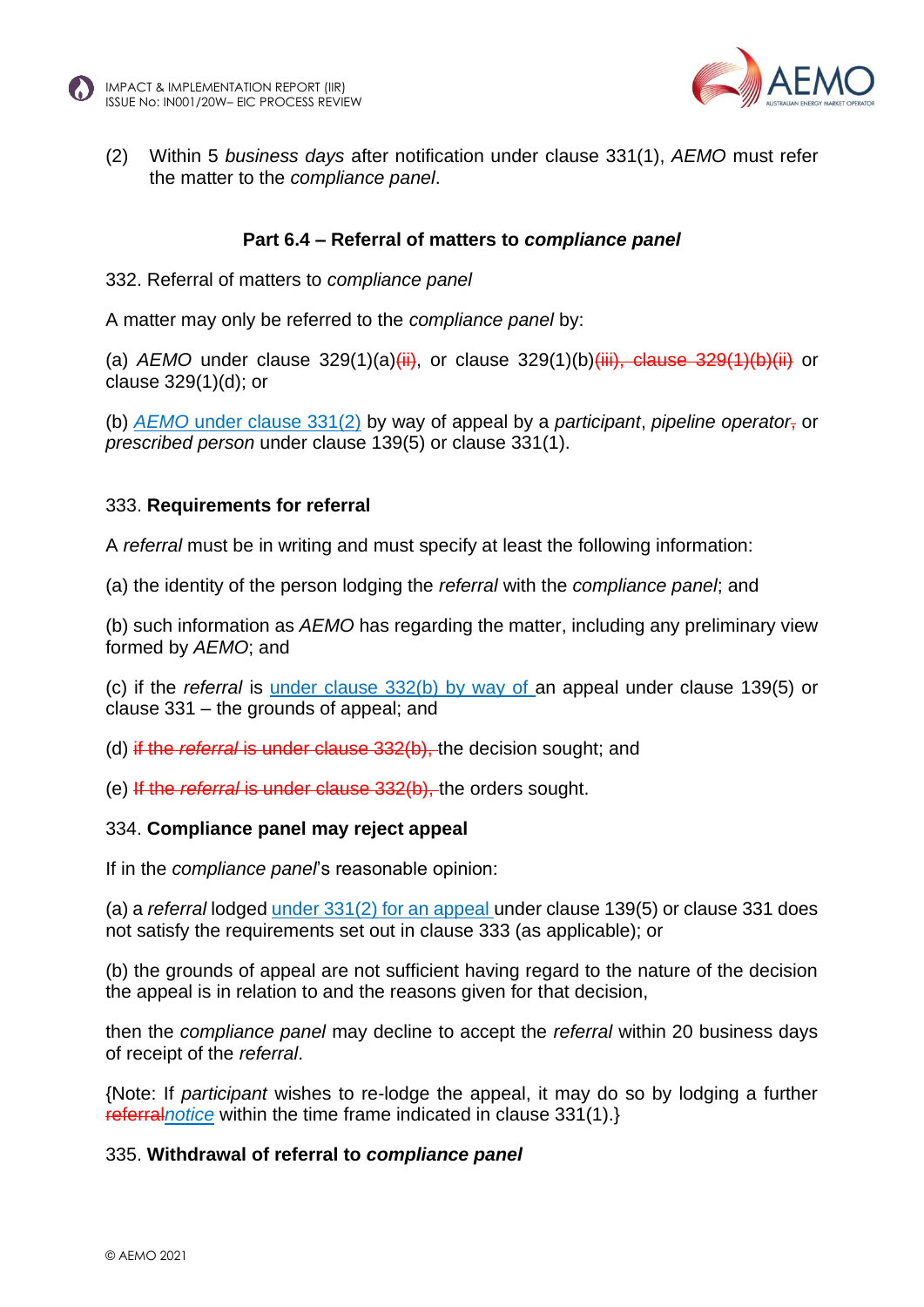



(1) *AEMO* or a *participant*, *pipeline operator* or *prescribed person* that has lodged a *referral* may withdraw the *referral* at any time by *notice* to the *compliance panel*.

(2) Upon receipt of withdrawal of the *referral*, the *compliance panel* must cease all actions, inquiries and proceedings in relation to the withdrawn *referral*.

(3) The *compliance panel* may require *AEMO* or the *participant*, *pipeline operator* or *prescribed person* to reimburse the *compliance panel* for the reasonable costs incurred by the *compliance panel* and *AEMO* in connection with a *referral* to the *compliance panel*, up to the time it is withdrawn.

(4) Where a *participant* withdraws a *referral*, the *compliance panel* may, if requested to by any other *participant*, *pipeline operator* or *prescribed person* that has been a party to the *compliance panel proceedings*, require the *participant*, *pipeline operator* or *prescribed person* to reimburse any other *participant*, *pipeline operator* or *prescribed person* that has been a party to the *compliance panel proceedings* for the reasonable costs incurred by the other *participant*, *pipeline operator* or *prescribed person* in connection with the *referral* to the *compliance panel*, up to the time it is withdrawn.

#### 336. **Proceedings**

Within 20 business days after receiving *notice* of a *referral* under clause 329(1)(a), 329(1)(b)(i), 329(1)(d) or 331(1); the *compliance panel* must meet and commence the proceeding by giving *notice* to all *participants*, *pipeline operator* or *prescribed person* and *AEMO* specifying:

(a) the subject matter of the *referral*; and

(b) the timetable for the *proceeding*, including the date for lodgement of submissions and the date of the *hearing* (if applicable), in accordance with the procedures determined under clause 338.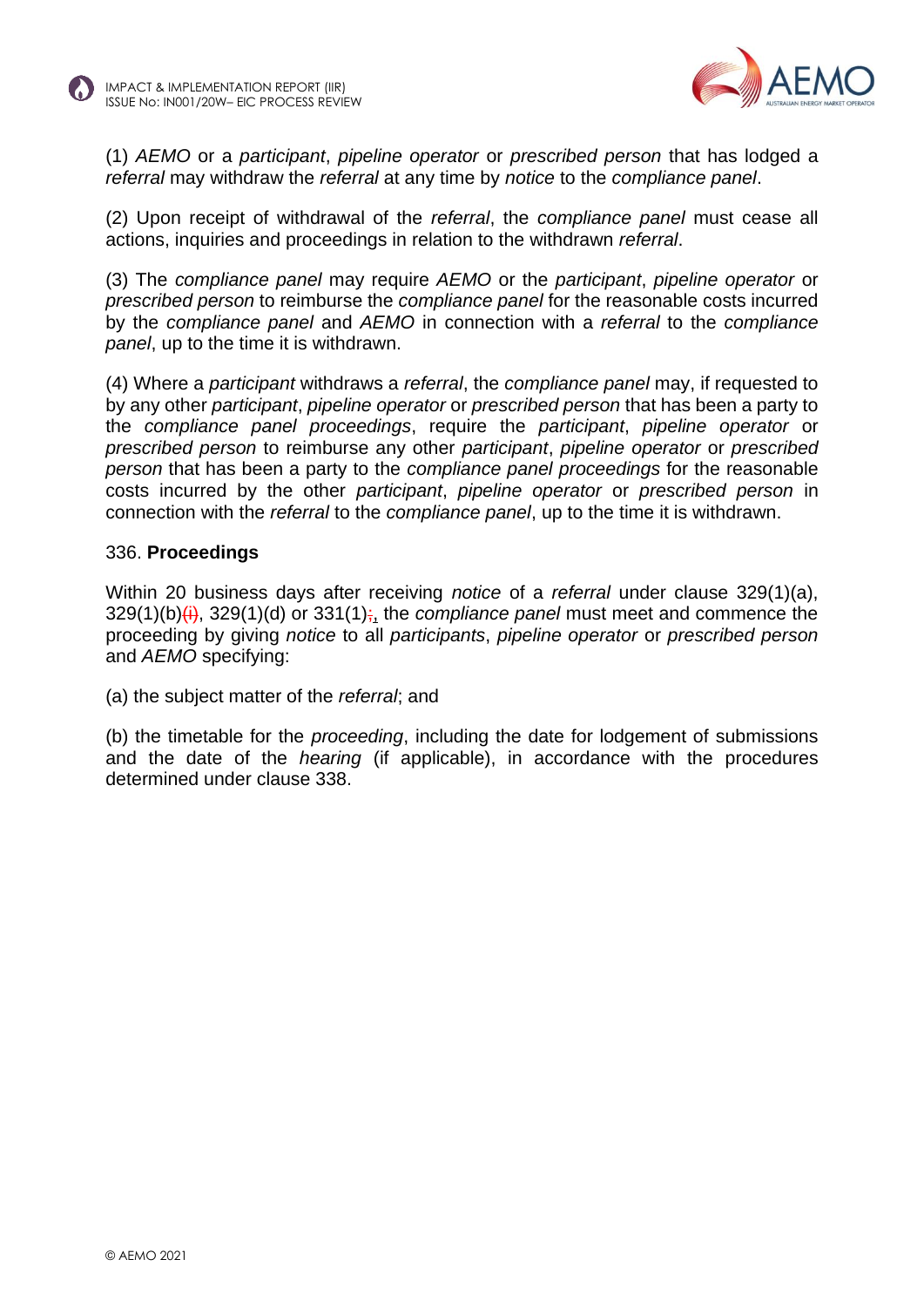



### **Part 7.2 – Audit**

### **350. Audit of explicit informed consent**

(1) There is no Clause 350(1)

(1A) This clause 350 does not apply to *users* who are *self-contracting users*.

(2) ForAfter each of the 3 full calendar years immediately after the date on which a *user* is registered with *AEMO* as a *Scheme Participant*, a *user* must appoint an *auditor*, having regard to clause 353, to undertake a *negative assurance audit* of the *user's* compliance during the preceding calendar year with clauses 55A, 72(1), 72(4), 74A(4), 79(1), 79(4), 166A and 349, provided that the first *negative assurance audit* must be for the *user*'s compliance during the period from the date on which the *user* is registered with *AEMO* as a *Scheme Participant* until the end of the first full calendar year after registration.

(2A) Subject to Clause 350(2) and 350(2B), after every 5 successive calendar years starting from 1 January 2022, a *user* must appoint an *auditor*, having regard to clause 353, to undertake a *negative assurance audit* of the *user*'s compliance during the immediately preceding calendar year with clauses 55A, 72(1), 72(4), 74A(4), 79(1), 79(4), 166A and 349.

(2B) If *AEMO* reasonably considers that any breach or breaches of *explicit informed consent* requirements by a *user* under these Procedures requires an *audit* of the *user* at more regular intervals than required under Clause 350(2A), *AEMO* may at any time issue a *notice* to a *user* requiring, subject to such conditions as *AEMO* deems reasonably appropriate, the *user* to appoint an *auditor* to undertake a *negative assurance audit* of the user's *explicit informed consent* compliance at the times and for the period as determined by *AEMO* provided that the date by which the *user* must provide the *auditor's* report to *AEMO* is at least 3 months from the date of the *notice*.

(2C) If *AEMO* issues a *notice* to a *user* under Clause 350(2B), a *user* must appoint an *auditor*, having regard to clause 353, to undertake a *negative assurance audit* of the *user's* compliance with clauses 55A, 72(1), 72(4), 74A(4), 79(1), 79(4), 166A and 349 at the times and for the period as determined by *AEMO* and notwithstanding clause 350(3)(b), the *user* must provide the *auditor's* final report of its findings to *AEMO* by the date set out in that *notice,* which date must not be less than 3 months from the date *AEMO* issues the *notice*.

{Note: In determining whether a *user* must appoint an auditor to undertake an audit at more regular intervals than required under Clause 350(2A), *AEMO* will have regard to the following:

(i) the number of alleged breaches of explicit informed consent requirements;

(ii) trends in the number of alleged breaches of explicit informed consent requirements;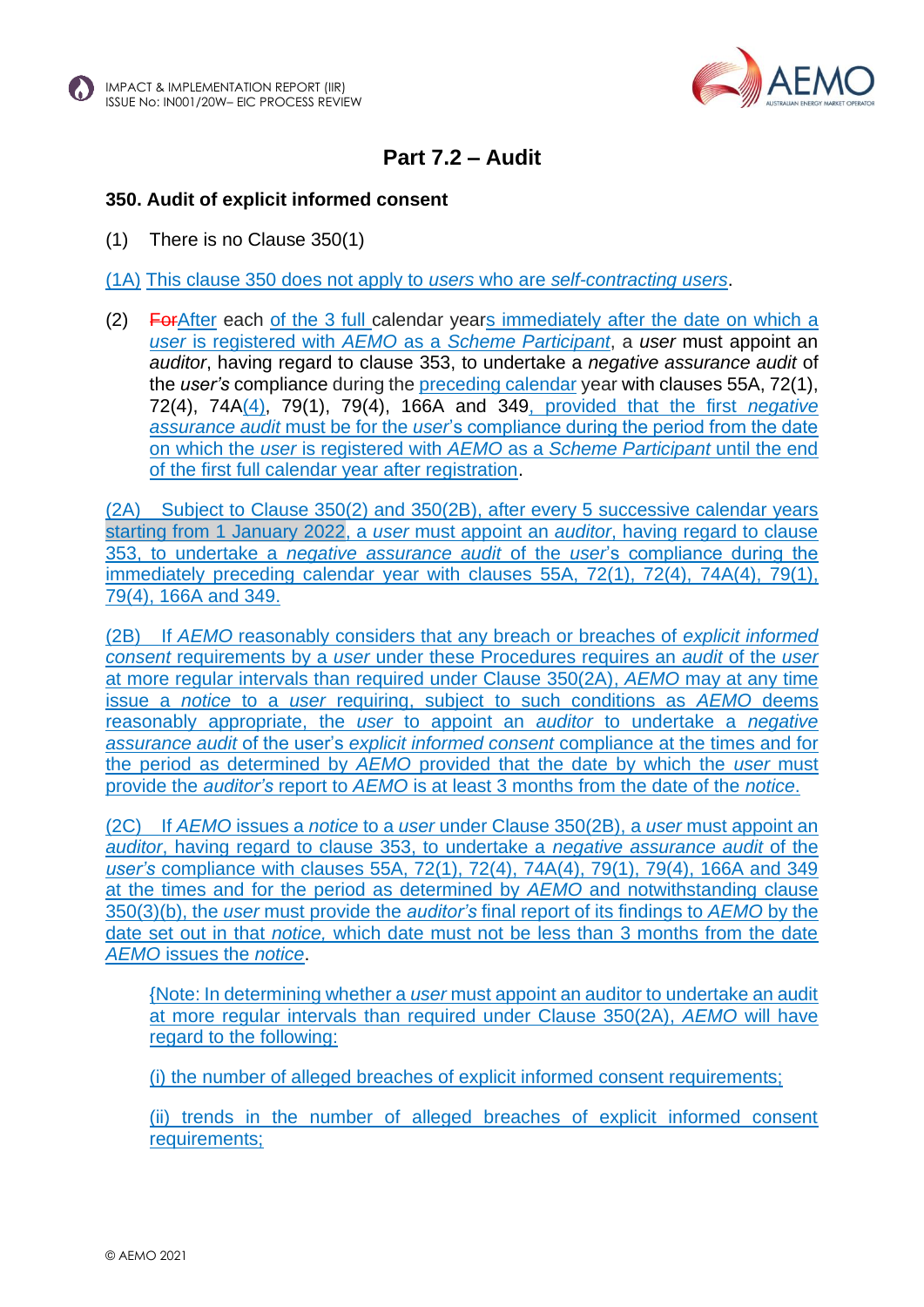

(iii) whether the breach(es) were material (as determined by *AEMO* under clause 329);

(iv) the impact of alleged breaches of explicit informed consent requirements on other participants; and

(v) any other matters considered relevant by *AEMO*.}

- (3) The *user* must:
	- (a) ensure that the *negative assurance audit* is conducted under this Part 7.2; and
	- (b) provide the *auditor's* final report of its findings to *AEMO* within 3 months by 31 March after the end of the year to which the *negative assurance audit* relates.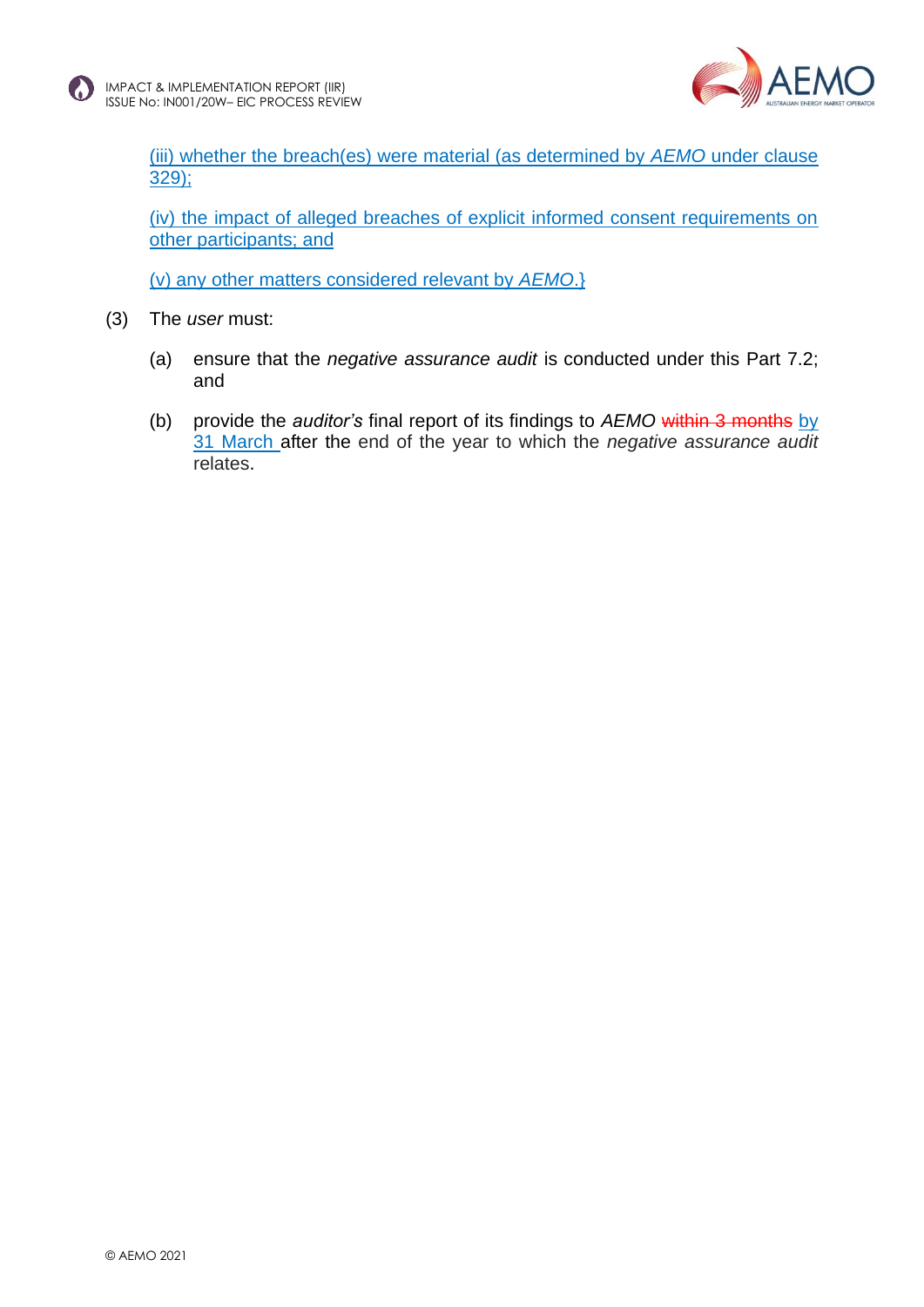

### **ATTACHMENT C – GENERAL FEEDBACK GIVEN TO PPC**

Section 1 - General Comments on the Proposed Procedure Change

| Topic                                                                                                                                                                                                                                                                         | Ref#           | Company          | Response                                                                                                                                                                                                                                                                                                                                                                                                                                                                                                                                                      | <b>AEMO Response</b><br>(AEMO only) |
|-------------------------------------------------------------------------------------------------------------------------------------------------------------------------------------------------------------------------------------------------------------------------------|----------------|------------------|---------------------------------------------------------------------------------------------------------------------------------------------------------------------------------------------------------------------------------------------------------------------------------------------------------------------------------------------------------------------------------------------------------------------------------------------------------------------------------------------------------------------------------------------------------------|-------------------------------------|
| Sections 1 to 9 of the PPC<br>sets out details of the<br>proposal.<br>Does your organisation<br>support AEMO's assessment<br>of the proposal?                                                                                                                                 |                | AGL              | AGL refers to its previous engagement with<br>AEMO on this matter and supports the<br>proposed changes as set out in sections 1 to 9<br>of the PCC. Specifically, we support the<br>quarterly self-reporting of EIC breaches to<br>AEMO to enable the change in frequency of<br>EIC Audits to every 5 years by existing retailers<br>in the market.                                                                                                                                                                                                           | AEMO notes AGL's support            |
| If no, please specify areas in<br>which your organisation<br>disputes AEMO's assessment<br>(include PPC section<br>reference number) of the<br>proposal and include<br>information that supports<br>your organisation's rationale<br>for not supporting AEMO's<br>assessment. | $\overline{2}$ | Alinta<br>Energy | Yes, Alinta Energy supports the proposal<br>detailed in the PPC, which seeks to amend<br>the Procedures to:<br>Require users to self-report breaches<br>$\bullet$<br>concerning EIC on a quarterly basis; and<br>Increase the EIC audit period from 1<br>$\bullet$<br>year to 5 years for users that have been<br>operating in the gas retail market for<br>more than 3 years, unless otherwise<br>notified by AEMO.<br>These amendments will ensure a<br>standardized reporting of breaches by<br>users, whilst providing significant audit cost<br>savings. | AEMO notes Alinta Energy's support. |
|                                                                                                                                                                                                                                                                               | 3              | Kleenheat        | Yes                                                                                                                                                                                                                                                                                                                                                                                                                                                                                                                                                           | AEMO notes Kleenheat's support.     |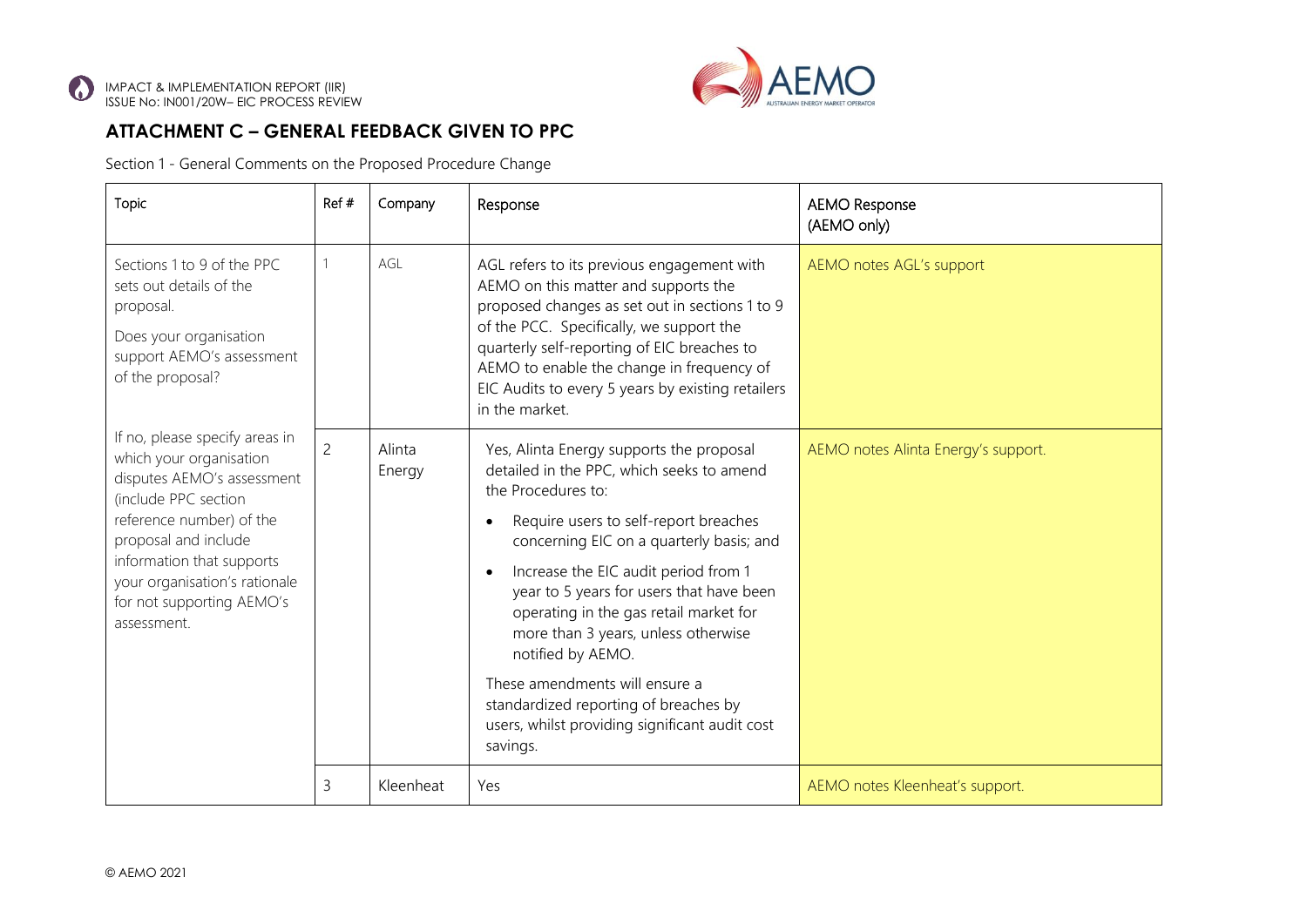#### IMPACT & IMPLEMENTATION REPORT (IIR) ISSUE No: IN001/20W– EIC PROCESS REVIEW

 $\bf{C}$ 



| 330L TVO, ITVOUT/ZOYYT LIG TINOGLISS NEVIEVY |   |                  |                                                                                                                                                                                                                                                                                                                                                                                                                                                                                                                                                                            |                                                                                                                                                                                                                                                                                                                                                                                                                                                                                                                                                                                                                                                                                                                                                                                                                                                                                                                                   |
|----------------------------------------------|---|------------------|----------------------------------------------------------------------------------------------------------------------------------------------------------------------------------------------------------------------------------------------------------------------------------------------------------------------------------------------------------------------------------------------------------------------------------------------------------------------------------------------------------------------------------------------------------------------------|-----------------------------------------------------------------------------------------------------------------------------------------------------------------------------------------------------------------------------------------------------------------------------------------------------------------------------------------------------------------------------------------------------------------------------------------------------------------------------------------------------------------------------------------------------------------------------------------------------------------------------------------------------------------------------------------------------------------------------------------------------------------------------------------------------------------------------------------------------------------------------------------------------------------------------------|
|                                              | 4 | Origin<br>Energy | Origin accepts the details of the proposal.<br>Origin has previously provided feedback<br>associated with s.325 (2); that reporting 5<br>business days after each quarter would be<br>difficult, particularly if a breach were to occur<br>towards the end of the quarter.<br>We acknowledge that robust EIC controls<br>leads to less breaches, however reporting<br>timeframes are still applicable, if inadvertently<br>a breach was to occur at the later part of the<br>quarter.<br>For the record, Origin reiterates the above<br>point for the purpose of this PPC. | AEMO notes Origin Energy's support.<br>As noted in AEMO's feedback during the GMI<br>consultation, AEMO considers that when a breach<br>occurs, a participant will investigate the breach<br>promptly and take steps necessary to mitigate its<br>recurrence. This information should be ready to<br>collate and report at the end of each quarter. This<br>type of approach is desirable and therefore it is<br>AEMO view that the 5 business days is a prudent<br>timing provision and is unlikely to be problematic.<br>As noted in AEMO response 3.6 (see paragraph 5),<br>having robust EIC controls leads to less breaches<br>therefore concerns about reporting timing provision<br>clearly become less of a concern.<br>The proposed timeframe will enable AEMO to collate<br>all types of breaches reported from all participants<br>during the quarter and publish a quarterly<br>Compliance Report in a timely manner. |
|                                              | 5 | Synergy          | Synergy supports the proposed procedure<br>change.<br>Synergy has discovered some drafting errors in<br>the proposal and has suggested corrections in<br>section 2 below.                                                                                                                                                                                                                                                                                                                                                                                                  | AEMO notes Synergy's support.<br>AEMO notes 'Reference source not found' anomaly.<br>AEMO will ensure that clause references will be<br>included in the RMP extract described in attachment<br>Β.                                                                                                                                                                                                                                                                                                                                                                                                                                                                                                                                                                                                                                                                                                                                 |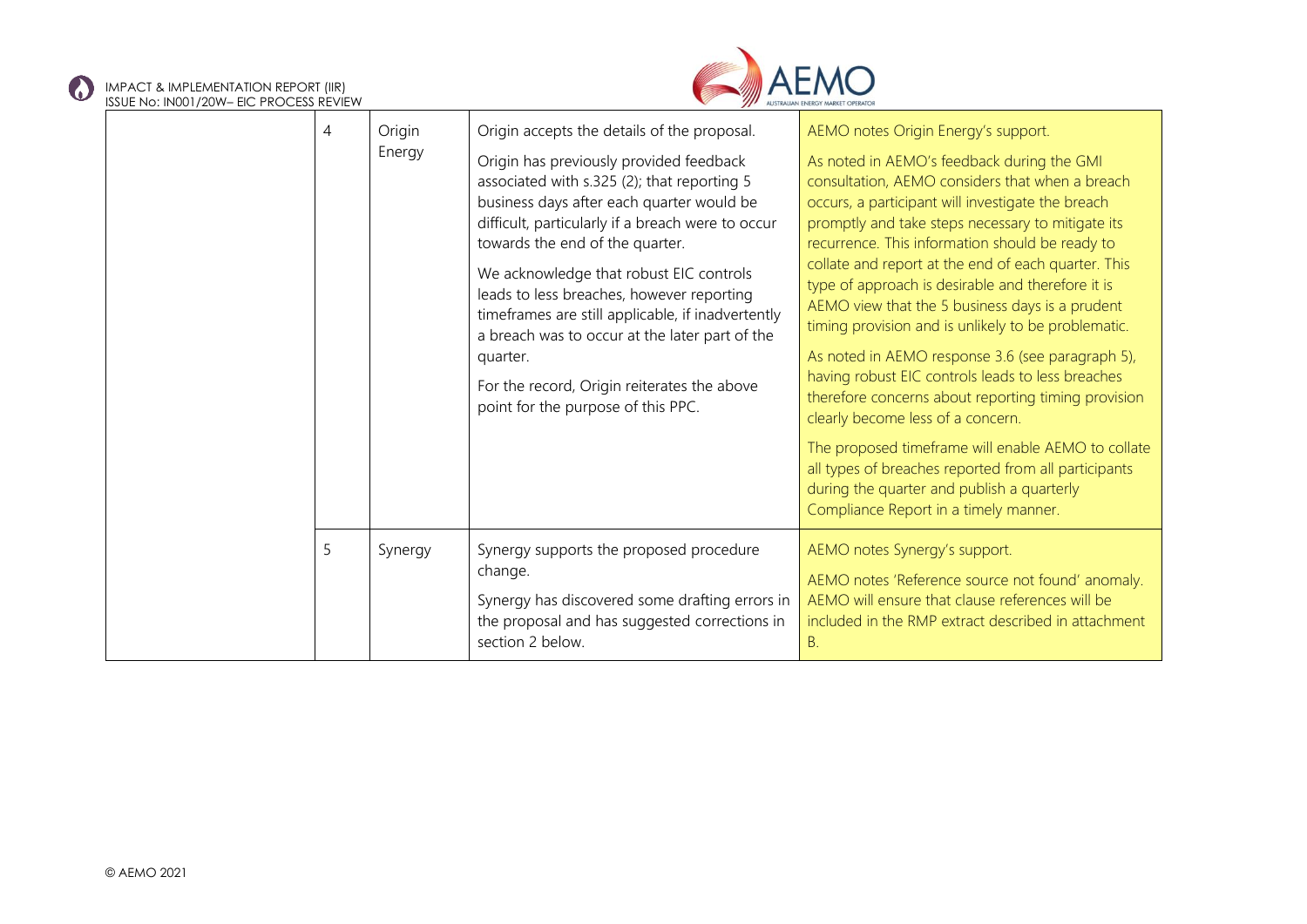



|      |         | Retail Market Procedures - Western Australia (See Attachment B) |                                                                                                                                                                                                                                              |                                                                                                                                                                                                                                                                                                                                                                                                                                                                                                                                                                                                                                                                                                                        |                                                                                         |  |  |  |
|------|---------|-----------------------------------------------------------------|----------------------------------------------------------------------------------------------------------------------------------------------------------------------------------------------------------------------------------------------|------------------------------------------------------------------------------------------------------------------------------------------------------------------------------------------------------------------------------------------------------------------------------------------------------------------------------------------------------------------------------------------------------------------------------------------------------------------------------------------------------------------------------------------------------------------------------------------------------------------------------------------------------------------------------------------------------------------------|-----------------------------------------------------------------------------------------|--|--|--|
| Ref# | Comp    | Part # Section #                                                | Issue / Comment                                                                                                                                                                                                                              | Proposed text<br>Red strikeout means delete and<br>blue underline means insert                                                                                                                                                                                                                                                                                                                                                                                                                                                                                                                                                                                                                                         | <b>AEMO Response</b><br>(AEMO only)                                                     |  |  |  |
| 6    | AGL     |                                                                 | No comment by AGL on documentation changes                                                                                                                                                                                                   |                                                                                                                                                                                                                                                                                                                                                                                                                                                                                                                                                                                                                                                                                                                        |                                                                                         |  |  |  |
|      | Synergy | Part 2 - Definitions:<br>"referral"                             | Suggested correction<br>Subclauses 329(1)(a), 329(1)(b) and 329(1)(d) require<br>AEMO to refer a matter to the compliance panel.<br>Synergy considers the definition for 'referral' should<br>also include reference to subclause 329(1)(d). | "referral" means a matter referred to the<br>compliance panel under clause 329(1)(a)<br>or clause 329(1)(b) or clause 329(1)(d) or<br>clause 331(2).                                                                                                                                                                                                                                                                                                                                                                                                                                                                                                                                                                   | AEMO agrees with Synergy's<br>feedback and has amended the<br>definition of "referral". |  |  |  |
| 8    | Synergy | 331(1)                                                          | Suggested correction<br>Clause 331(1) is required to reference several<br>subclauses within the provision. However, instead<br>of listing the relevant subclause's the drafting<br>states; "Error! Reference source not found".              | 331. Appeal to the compliance panel<br>(1) Within 40 business days after<br>notification of a determination by AEMO<br>under clause Error! Reference source not<br>found 139(3)(b). or clause 329(1)(b)(i)(ii), a<br>participant, pipeline operator, or<br>prescribed person may appeal AEMO's<br>determination to the compliance panel by<br>giving notice to AEMO.<br>{Note: The compliance panel may make<br>an order that the participant must pay the<br>compliance panel's costs under clause<br>Error! Reference source not found<br>343(1)(d) or other parties' costs under<br>clause Error! Reference source not found<br>clause 343(1)(e). as part of any<br>determination made by the compliance<br>panel.} | See Ref #5.                                                                             |  |  |  |